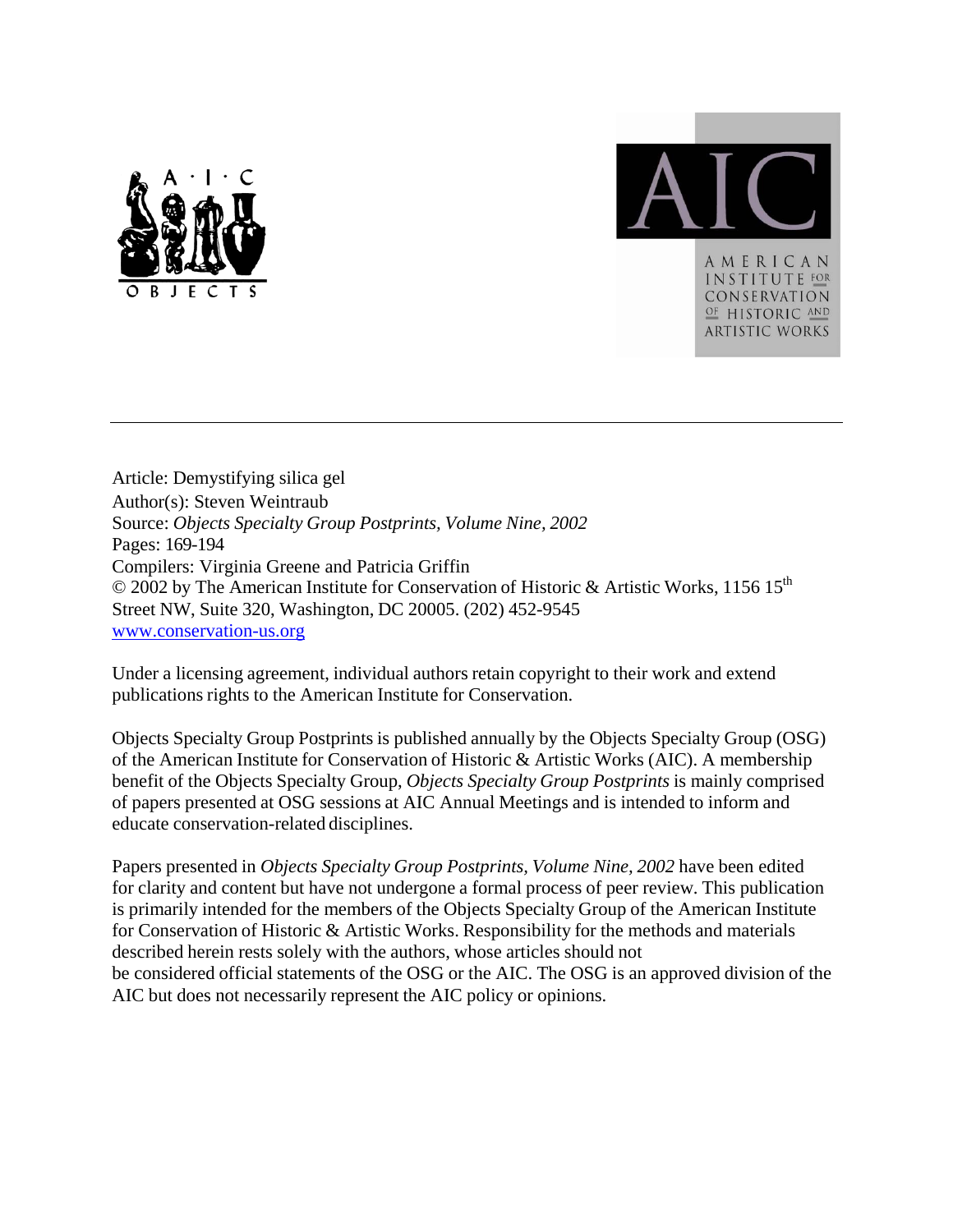### **DEMYSTIFYING SILICA GEL**

#### Steven Weintraub

### **Abstract**

It is important to understand how silica gels vary in performance in order to select the most costeffective gel for a particular application.  $M_H$ , the hysteresis corrected buffering capacity of silica gel, is the critical variable for assessing silica gel efficiency. Calculating the correct quantity of silica gel allows for the cost-efficient selection of an appropriate amount of buffering material. If certain variables in the calculation are unknown, such as leakage rate or external RH conditions, general recommendations based on average display conditions have been provided, both for temporary exhibitions and for permanent displays. Finally, simple procedures for the use and maintenance of silica gel have been described. Passive humidity control within an exhibit case, when applied correctly, is a very simple and cost-efficient method of protecting museum collections from humidity induced damage.

# **1. Introduction**

In 1959, silica gel was first recommended for use in museum applications as a buffering agent to control relative humidity (RH) in "closed packages" (Toishi 1959). Since that time, in spite of the use of silica gel for museum exhibition case RH control throughout the world, there has been a great deal of mystery and confusion regarding the use of silica gel systems. The purpose of this article is to demystify and explain basic information about silica gel:

- How does silica gel function?
- What are the significant differences among silica gels used in museum applications?
- How much silica gel is required to control relative humidity in an exhibition case?
- How can silica gel be reconditioned?

# **2. What Is Silica Gel and How Does It Work?**

# **2.1 EMC/RH Isotherm**

In order to understand how silica gel functions, it is critical to understand the concept of Equilibrium Moisture Content (EMC). Many materials contain moisture. The quantity of moisture in hygroscopic materials depends on the temperature and RH of the surrounding air. If the temperature or RH changes, the moisture content within the object will change so that it will come into equilibrium with the new condition of the surrounding air.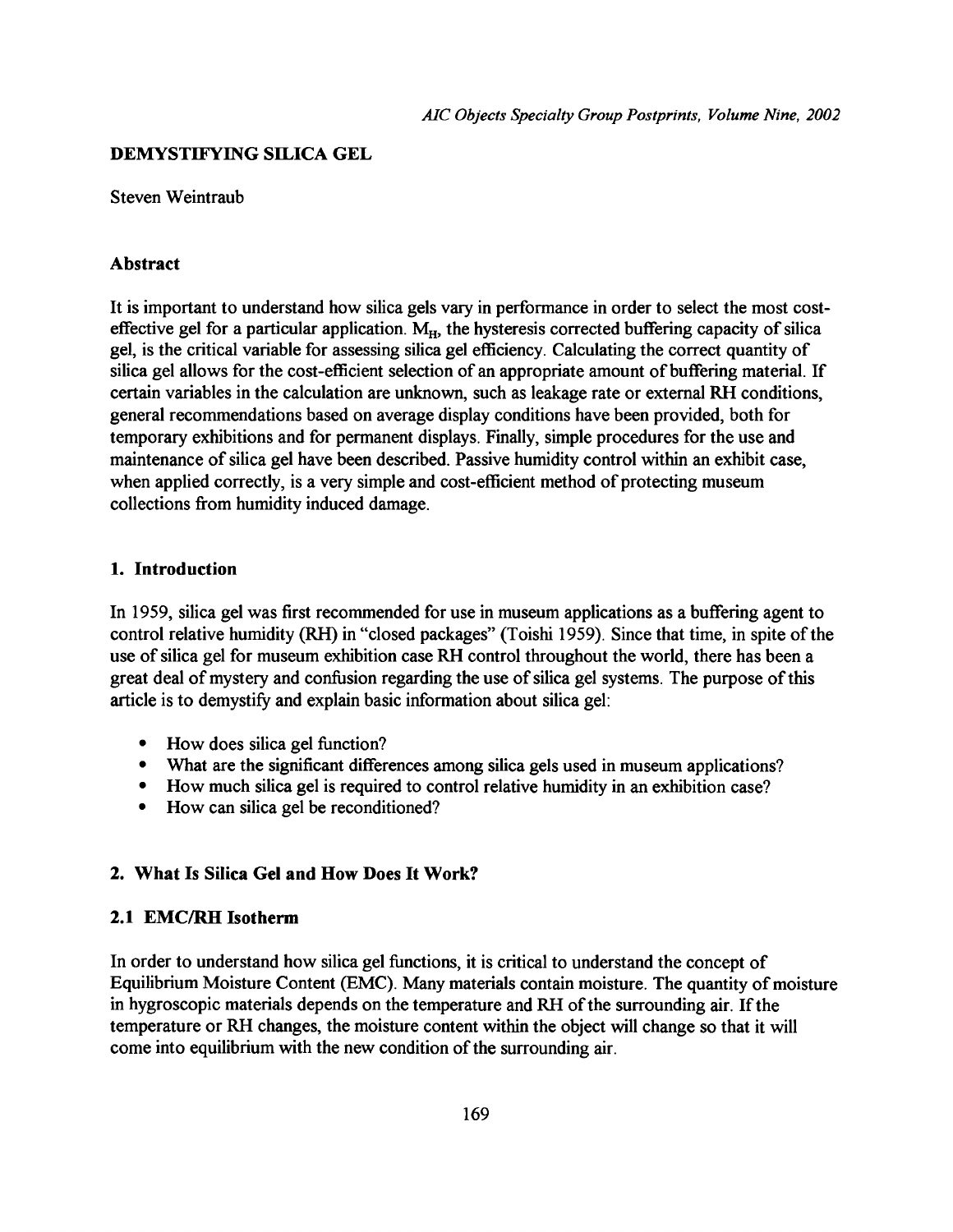Moisture content is the weight of water in an object expressed as a percentage of its dry weight. The EMC is the moisture content of an object in equilibrium with a specified RH. For example, if a piece of paper weighing 100 grams at 0% RH increases to 105 grams at 50% RH, it now has 5 grams of moisture compared to its dry weight, resulting in a 5% EMC at 50% RH:

(105 g at 50% RH – 100 g at 0% RH)/100 g (dry weight) =  $0.05 = 5\%$  EMC

 To understand the moisture uptake characteristics of hygroscopic materials, a series of EMC values for the full range of RH conditions at a fixed temperature can be plotted. This is known as an EMC/RH isotherm (Fig. 1).



Figure 1. Equilibrium Moisture Content / Relative Humidity Isotherm

For organic materials, it is theoretically important to take temperature into account since it affects EMC. But, in actuality, a moderate change in temperature has a relatively small influence on EMC compared to a moderate change in RH (temperature has no effect on the EMC of silica gel within the normal range of museum use). Because hygroscopic objects are far less affected by temperature than RH in terms of impact on the moisture content and physical stability, RH is the principle focus of concern. And, since RH rather than the absolute moisture in air determines the moisture content of an object, we are concerned with RH rather than absolute humidity [1].

#### **2.2 Buffered Cases and RH Control**

The interior of a relatively airtight exhibition case will provide some level of protection against fluctuating RH conditions outside the case. However, through gradual air leakage, the RH inside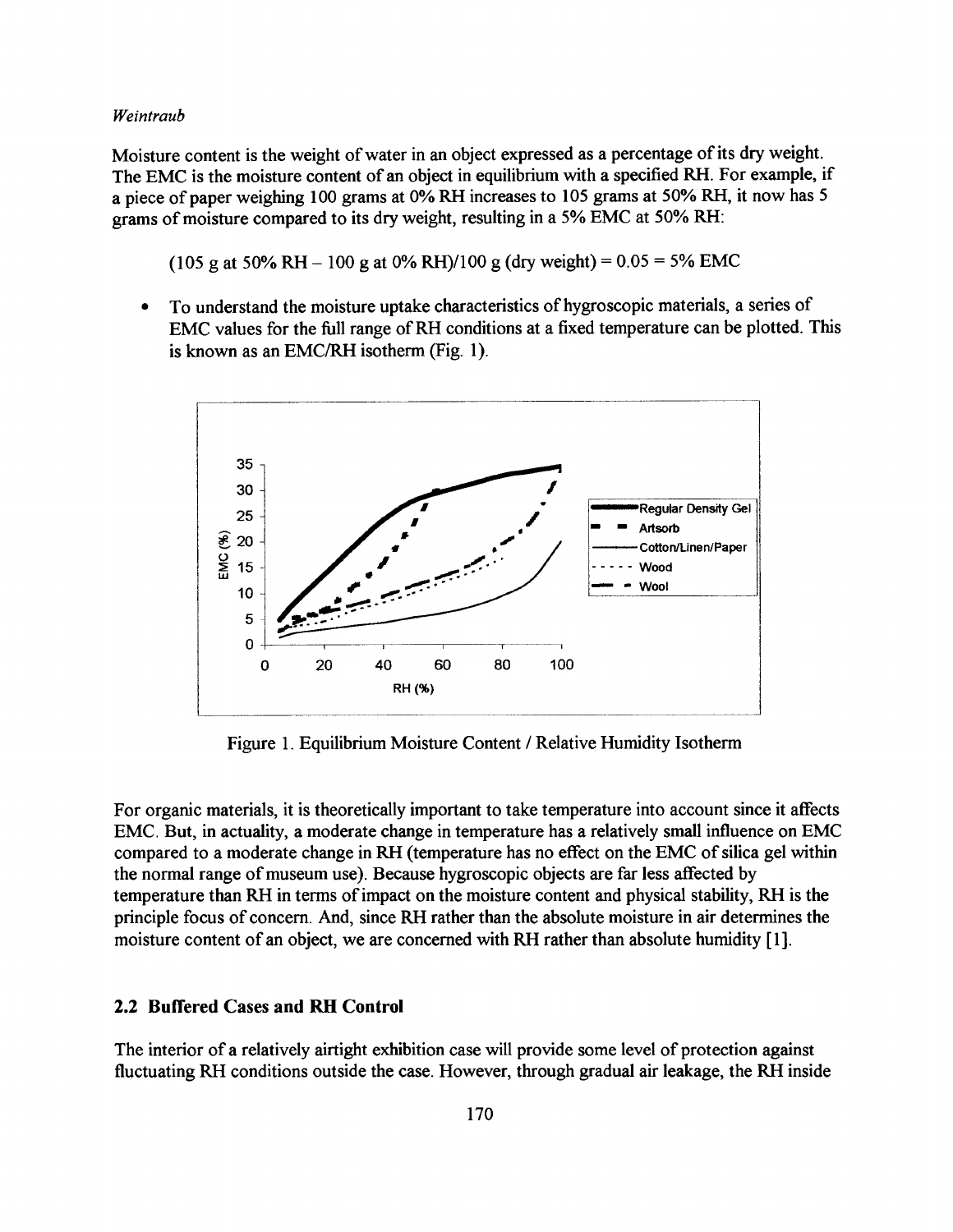the case will slowly increase or decrease, depending on the condition of the outside RH. The rate of interior RH change depends on the amount of leakage. If the rate of air leakage is one air exchange per day, the RH within the case will equal the RH of the surrounding air within one day [2]. In reality, if there is a lot of hygroscopic material within the case, the interior RH of a case with a leakage rate of one air exchange per day will barely change. The reason for this is the buffering effect of the hygroscopic material within the case.

 As the exhibition case gains or loses humidity because of leakage, the hygroscopic material within the case must gain or lose some moisture content in order to remain in equilibrium with the RH of the surrounding air. The water gained or lost by these materials offsets most of the expected change in RH within the case. In effect, these materials act as buffers to slow down the rate of change in RH within the exhibition case.

For example, a one meter case with an internal RH of 50%, an external RH of 25% and an air exchange rate of lx per day will lose 5 grams of moisture in a day as the internal RH decreases from 50% to 25% RH (there are about 10  $g/m^3$  at 50% RH and 5  $g/m^3$  at 25% RH at 22.7°C). However, if the case contains a great deal of hygroscopic material, this material will give off some of its moisture as the RH within the case falls in order to remain in equilibrium with the surrounding RH. As a consequence, the moisture given off by this material offsets almost all of the 5 grams of moisture in air lost through leakage, so the RH in the case only falls by a fraction of a percent rather than by 25% RH over a single day.

# **2.3 Buffering Capacity and RH Control**

As a result of the buffering effect of hygroscopic materials, the RH within an exhibition case will show only a very small daily fluctuation or a very slow change in RH over time compared to conditions outside the case (Fig. 2). However, the degree of internal fluctuation or change in RH within the case depends on the buffering capacity of all the hygroscopic material within the case. If the case has a relatively small ratio of hygroscopic material compared to the total case volume, the buffering capacity of the case will be limited compared to a case with a large amount of hygroscopic material.

 In practical terms, this means that a case with a large buffering capacity may take many months for the RH to decrease from 50% RH to 25% RH, whereas if there is very little buffering capacity, the decrease may occur over a period of days or weeks. In fact, for an exhibition case where the only hygroscopic material is the object itself, the object becomes the buffer. By introducing other buffering materials into the case, it is possible to significantly reduce the rate of change of moisture from the object itself, thereby reducing risk of RH induced damage [3].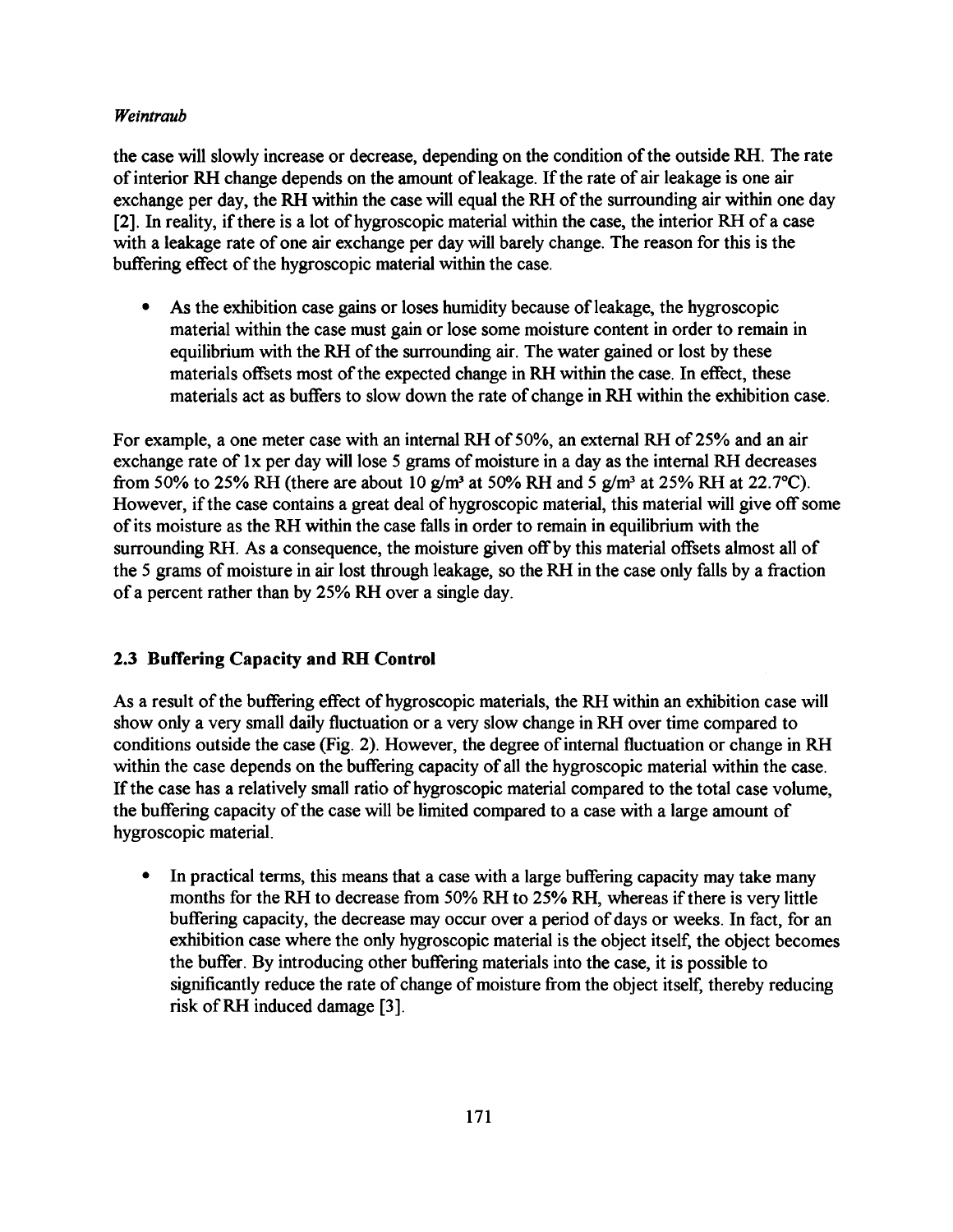

Figure 2. Annual Climatic Cycle

Since all hygroscopic materials provide some level of buffering capacity, why do museums use silica gel for this purpose rather than inexpensive, easily available organic materials like cotton? The primary reason is because of the much higher buffering efficiency of silica gel compared to organic materials [4]. Buffering capacity is based on the amount of moisture that a material will gain or lose within a specified range of RH. The buffering capacity of materials can be compared in a general way by looking at their EMC/RH isotherms (Fig. 1). From this graph, it is clear that the two illustrated silica gels have the capacity to adsorb much more moisture than natural materials such as wood, cotton or wool at the low to mid-RH range.

As a consequence of the high moisture capacity, far less silica gel is needed by weight to achieve a certain amount of buffering capacity compared to organic materials. In addition, because of the high density of silica gel (approximately 0.7 kilograms per liter or 44 pounds per cubic foot for a regular density grade), it takes up far less space in an exhibition case than an organic material with equivalent buffering capacity.

### **2.4 Silica Gel - A Brief Description and History**

Silica gel is a chemically inert, non-toxic material composed of amorphous silicon dioxide. It has an internal network of interconnecting microscopic pores, yielding a typical surface area of 700- 800 square meters per gram; or, stated another way, the internal surface area of a teaspoon full of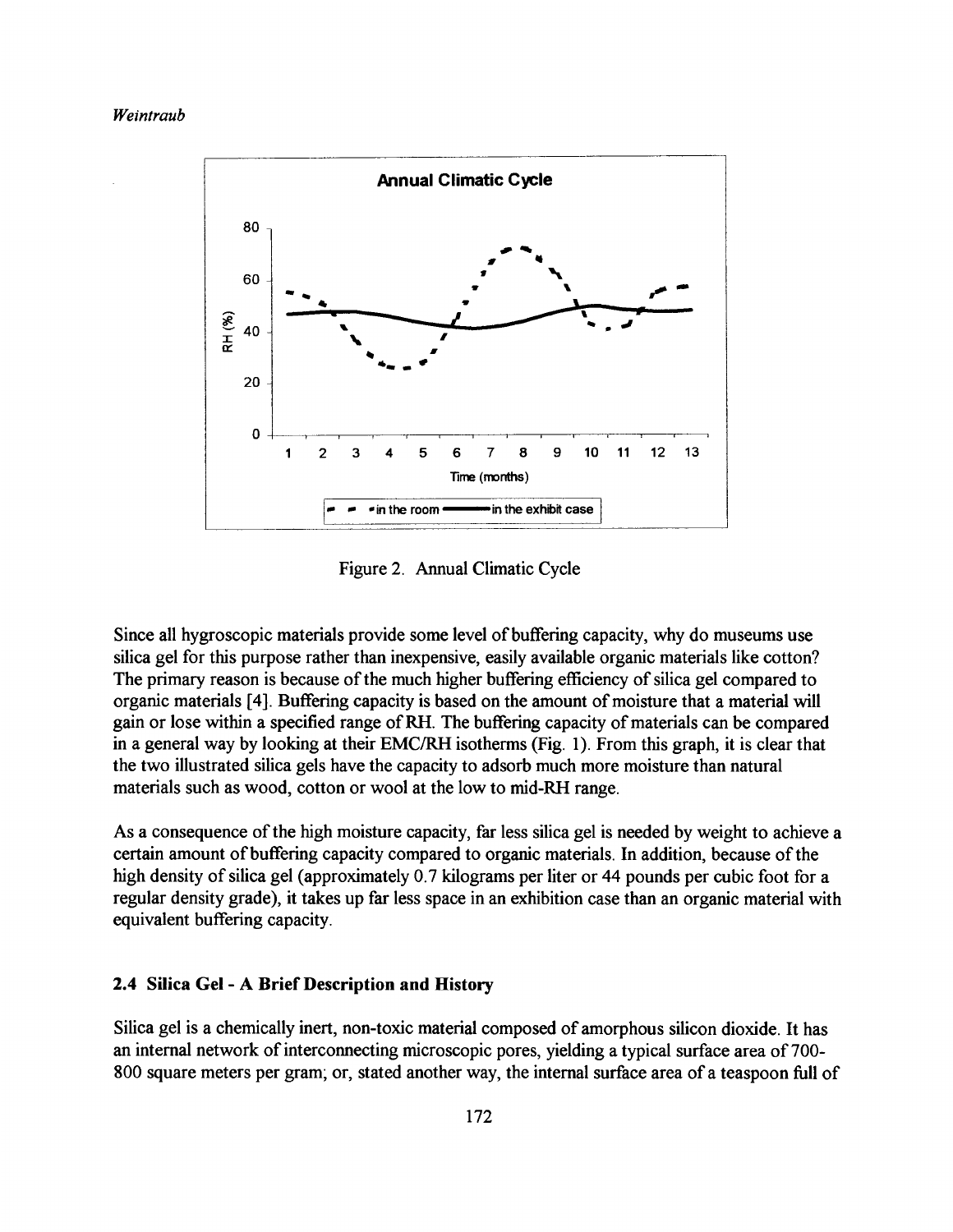silica gel is equivalent to a football field. Water molecules are adsorbed or desorbed by these micro-capillaries until vapor pressure equilibrium is achieved with the relative humidity of the surrounding air. Silica gel was patented in 1919 for use in the adsorption of vapors and gases in gas mask canisters during World War I. During World War II, it was commonly used as a dehydrating agent to protect military and pharmaceutical supplies, among a number of other applications (see www:gracedavison.com/about/history.htm). Its use as a buffering agent to control RH within the mid-range rather than as a desiccant is unique to museum applications.

# **3. Different Types of Silica Gel - Different Types of Performance**

# **3.1 Defining Buffering Capacity - The Variable M**

The moisture adsorbing properties of silica gels are affected by factors such as capillary pore size or the inclusion of hygroscopic salts, resulting in a wide range of performance [5]. Therefore, it is important to compare the buffering capacity of different types of silica gels to determine which silica gel has the best performance for a specific application. Thomson (1977) described the specific moisture reservoir with the variable M.

 The moisture buffering capacity of a material is defined by its M value, which is the amount of water (in grams) that is gained or lost by 1 kilogram of silica gel for each 1% change in RH.

For example, if one kilogram of silica gel adsorbs 50 grams of moisture between 40-50% RH, M is calculated as follows (when calculating M from EMC values, multiply the EMC value by 10 to convert it to grams of water per kilogram of dry silica gel):

 $M = 50$  grams of moisture/10% RH = 5

M varies because of the following factors:

- The point along the EMC/RH isotherm at which it is measured.
- The magnitude of the RH range used to determine M.
- Whether it is measured along the adsorption or desorption isotherm.
- The difference in M values derived from the adsorption and desorption isotherms (hysteresis), expressed by the variable  $M_H$ , described below.
- Whether  $M_H$ , the hysteresis compensated M value, was estimated or experimentally determined.

For example, within the range of 30-60%, the M value of regular density silica gel (RD gel) can vary from 6 to 1.25, depending on how it is calculated [6]. This large variation in M has major consequences, since the amount of silica gel required to buffer an exhibit case will vary inversely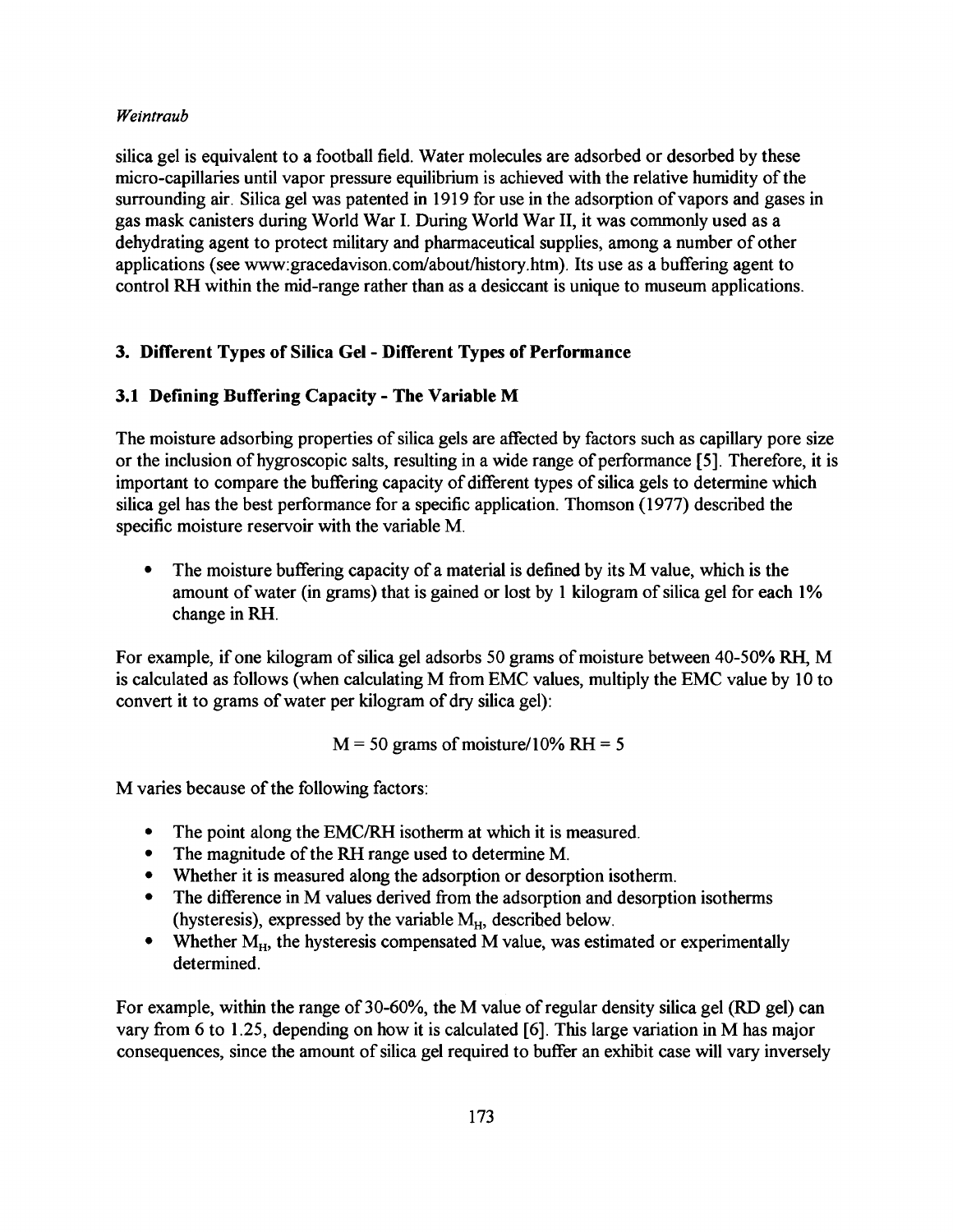with M. In the above example, a case would require almost five times as much silica gel if  $M =$ 1.25 instead of  $M = 6$ .

# **3.2 Defining Buffering Capacity - The Variable M**H

To avoid confusion about the correct value of M, it is necessary to use a modified value,  $M_{H_1}$ , which accounts for variations in the value of M.

 $M_H$  is the average amount of water (in grams) that is gained or lost by 1 kilogram of silica gel for each 1% change in RH. This is determined by repeatedly cycling silica gel between adsorption and desorption within a specific RH range until a constant value is measured. By taking hysteresis into account,  $M_H$  reflects actual buffering performance. (See Appendix 1 for a description of M and  $M_H$  calculations.)

Three types of silica gel used in museum applications were tested to determine their  $M_H$  values in the range of 40-55% RH. [7].

Experimentally determined  $M_H$  between 40-55% RH

- RD gel  $= 2.0$
- $\bullet$  Art-Sorb = 4.5
- Rhapid Gel  $[8] = 8.7$

Based on these results, RD gel is less than half as efficient as Art-Sorb, and Rhapid Gel is almost twice as efficient as Art-Sorb (Fig.3). These results are not surprising, based on the overall EMC/RH isotherms for these silica gels (Yu et al. 2001). RD gel has very good adsorption properties below 45% RH, but quickly flattens out in the higher RH range. It is very important to understand the implication of this behavior. It means that RD gel is a very effective buffer below 45% RH, but has very little buffering capacity above 45-50% RH. Art-Sorb has less buffering capacity than RD gel below 45% RH, but has a large buffering capacity above 60% RH. Its midlevel performance is between the other gels in the 40-55% RH region because this is the transition range at which it begins to improve its buffering performance [9]. Rhapid Gel has very large buffering capacity in this mid RH range because its peak adsorption and desorption capability is centered in this RH region.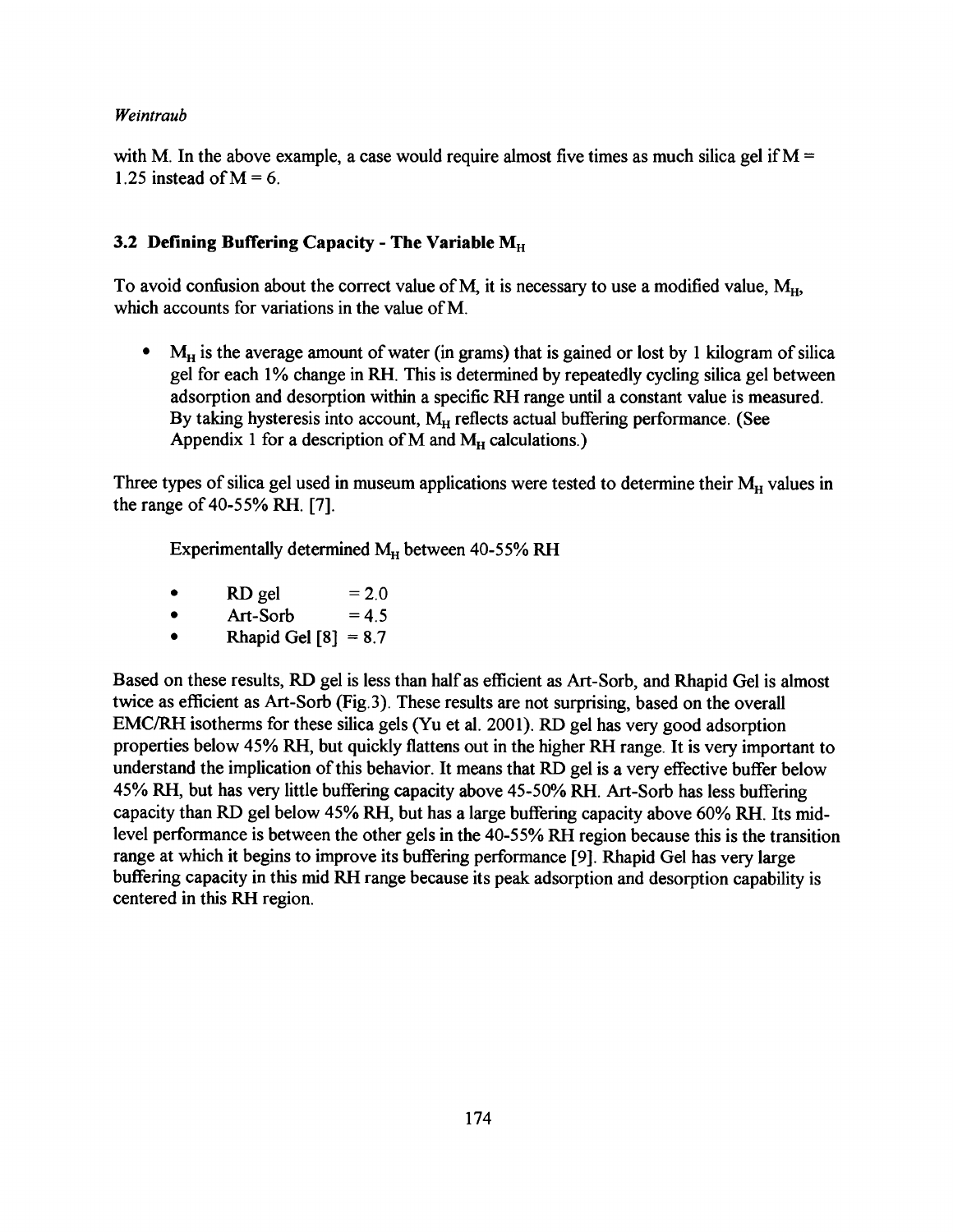

Figure 3. Hysteresis Corrected EMC/RH Isotherm Between 40-55% RH

# **4. How Much Silica Gel Is Enough?**

# **4.1 Too Much Or Too Little?**

The most frequent questions regarding silica gel are:

- How long will silica gel last?
- How much silica gel is required?

All silica gels have an infinite life in terms of the ability to adsorb or desorb moisture. Therefore, silica gel can be reconditioned and reused indefinitely.

Recommendations for the required amount of silica gel vary from 20 kg/m<sup>3</sup> of RD silica gel (Thomson 1977) to 0.5 kg/m<sup>3</sup> of Art-Sorb (Art-Sorb 2003). Why are these recommendations so different? The discrepancy is not based on comparison of buffering capacity, but rather on the formulas used for determining quantity.

Thomson determined that 20 kg/m<sup>3</sup> of regular density silica gel was required in order to buffer the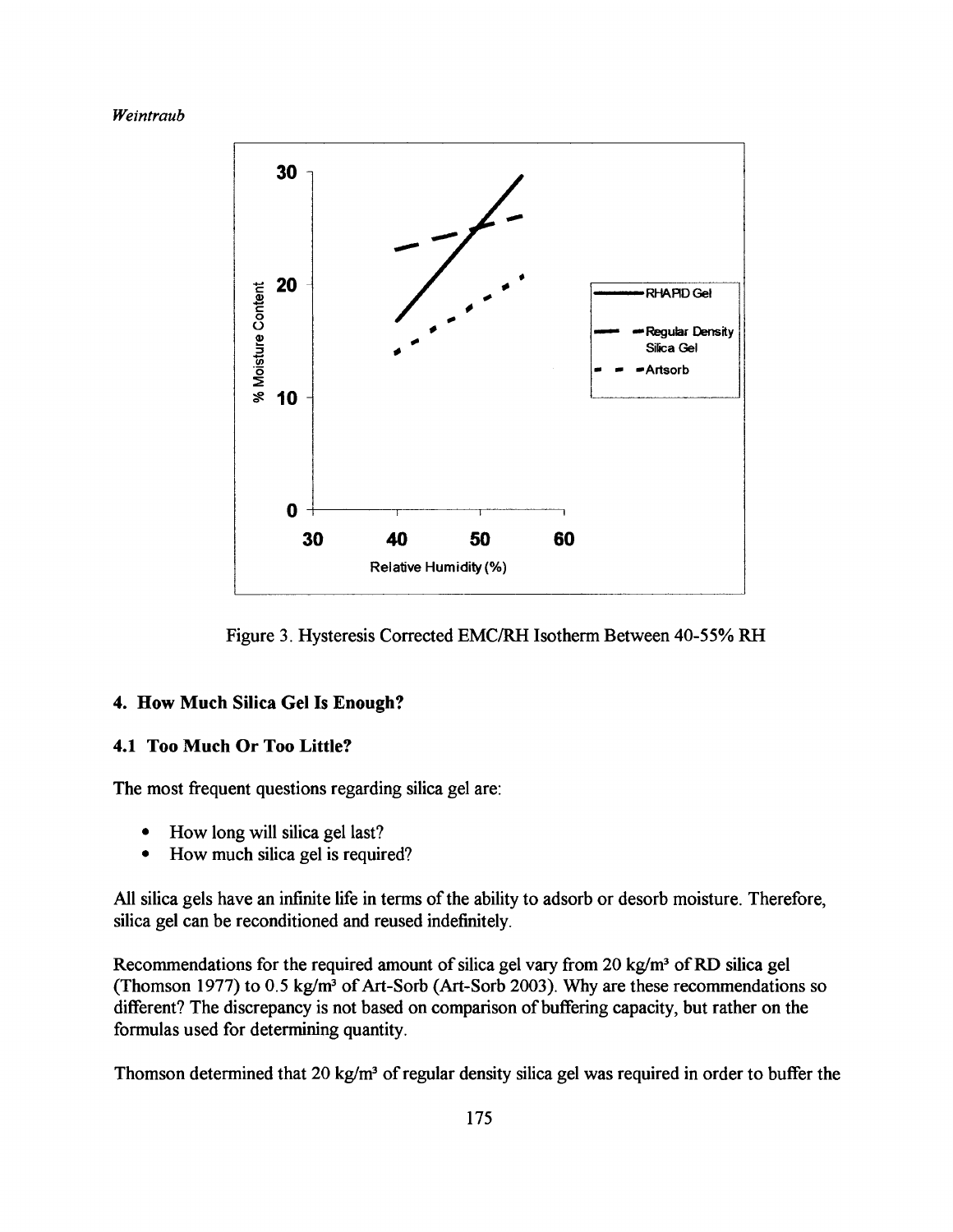RH in an average case over a full year so that it would never require reconditioning. His goal was to create a self-correcting, maintenance-free case where the interior would be buffered against the low winter RH and high summer RH of the surrounding air (Fig. 2). (See Appendix 2.)

Although Art-Sorb does not publish the source for their recommendation of  $0.5 - 1.0$  kg/m<sup>3</sup>, it can be deduced from a published study by Miura (1981), referenced in earlier Art-Sorb product literature, and information referenced in the Lascaux website (Art-Sorb/Lascaux 2003). These references deal with the amount of silica gel required to offset changes in RH brought about by rapid changes in temperature, a short-term effect.

If it is correct that Art-Sorb's recommendation of  $0.5$ -1.0 kg/m<sup>3</sup> is based on protection against short-term temperature effects, it is not appropriate as a basis for how much silica gel should be used within an exhibition case for protection against long-term leakage, which requires much more silica gel.

# **4.2 Determining the Quantity of Silica Gel**

Estimating the amount of silica gel required to buffer or control RH within an exhibition case must take into account the varying condition of the display environment and the capacity of the buffering material. This can be calculated as follows:

- 1. Determine the total amount of moisture gained or lost by an exhibit case over a specified period of time.
- 2. Determine the amount of water that can be adsorbed or desorbed by a kilogram of silica gel within the anticipated RH range of the exhibit case.
- 3. The total amount of silica gel required is determined by dividing moisture gain or loss by available moisture capacity of silica gel.

These steps are encompassed by the following equation, developed by Weintraub and Tétreault (Tetreault 2003) [10]:

$$
Q = (C_{eq} D)V(Nt)/(M_H F)
$$

Where:

- $\bullet$   $Q =$  Kilograms of silica gel required.
- $\text{C}_{eq}$  = Concentration of water vapor at saturation. (At 22.7 $\degree$  C [73 $\degree$ F], a cubic meter of air holds 20 grams of water vapor at saturation.)
- $\bullet$  D = The differential between the external RH and RH within the exhibit case. External RH is based on the average maximum range of RH fluctuation within the room. For a temporary case, interior RH is based on the acceptable limit of the RH range within the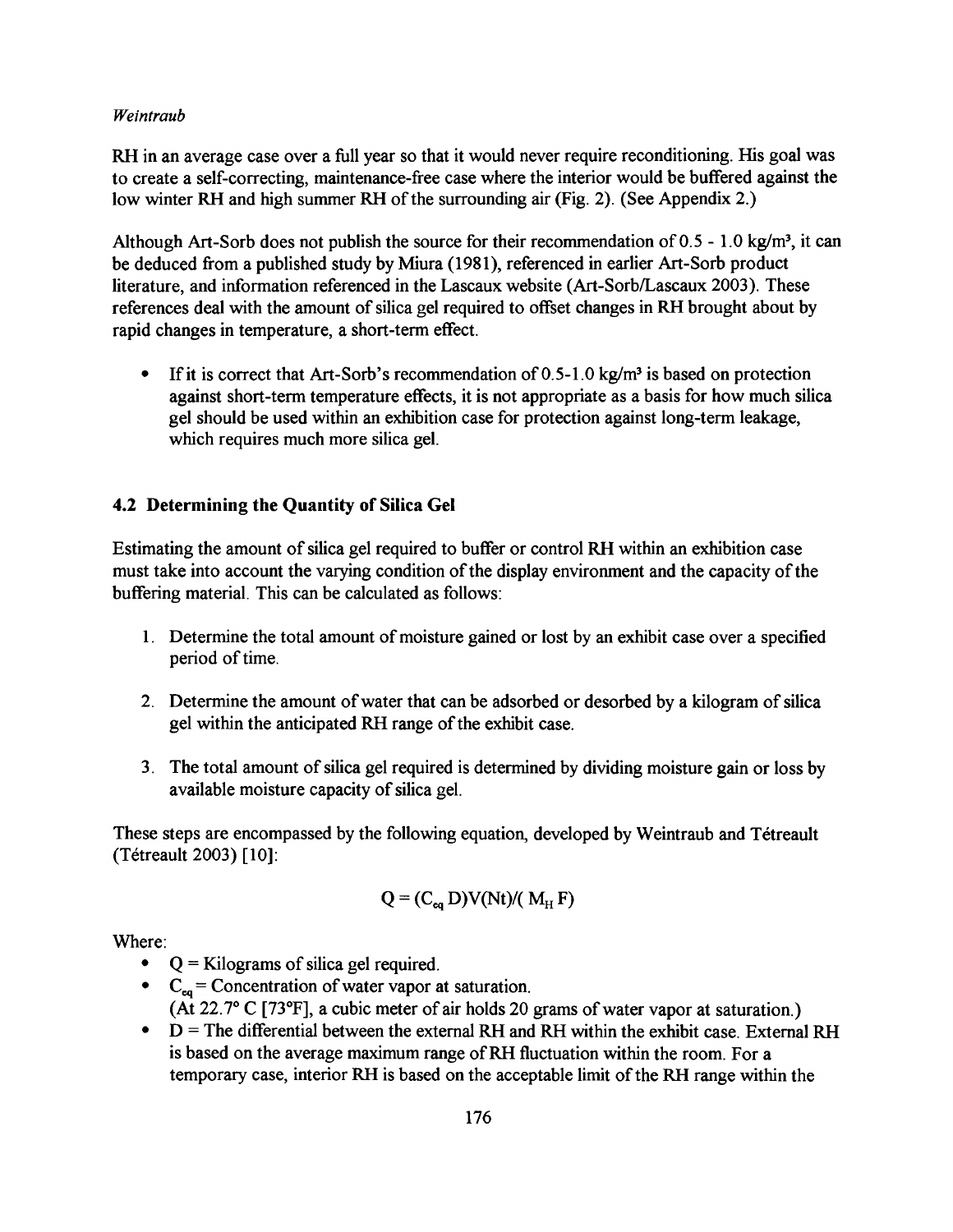case. For a permanent case, interior RH is based on the RH midpoint within the case. As an example:

- o For a temporary case where the internal RH range is 45-55% and the exterior range is approximately 35%-65% RH, D is the difference between the lowest internal and external RH values, 45% and 35%, or between the highest internal and external RH values, 55% and 65%. In either case,  $D = 10\%$  or 0.1.
- o For a permanent, maintenance-free case where the internal RH range is 45-55% and the exterior range is approximately 30%-70% RH, D is the difference between the RH midpoint within the case (50%) and the lowest or highest external RH values, 30%, or 70%. In either case,  $D = 20%$  or 0.2.
- $\bullet$  V = The volume of the case, expressed in cubic meters.
- $\bullet$  N = The number of air exchanges per day. (Thomson [1977] used a value of one air exchange per day for a typical moderately sealed exhibit case.)
- $\bullet$   $t =$  The maximum number of days that the exhibit case should remain within an acceptable range of RH (90 days for a typical temporary exhibition).
- $M_H$  = The moisture buffering capacity of silica gel within the specific RH range of use, taking hysteresis into account.
- F = The acceptable maximum range of RH fluctuation within the exhibit case (45-55% RH as a typical value for organic materials).

As an example, the amount of silica gel required for a permanent, maintenance-free case of one cubic meter, using regular density silica gel ( $M_H$  = 2) and utilizing the values described in brackets for the above variables, is:

$$
Q = (C_{eq} D)V(Nt)/(M_H F)
$$

 $Q = (20 \times 0.2) \times 1 \times (1 \times 90)/(2 \times 10) = 18$  kilograms of silica gel

 Since the relationship of all variables is arithmetic, it is easy to recalculate the amount of silica gel required based on a change in one or more variables.

### **4.3 Quantity of Silica Gel for a Temporary Exhibition**

For a short-term application such as a special exhibition that is 90 days in duration, a smaller quantity of silica gel can be used, compared to the requirement of a permanent exhibit. This assumes that the RH within the gallery space is usually moderate and rarely exceeds 35-65% (i.e. no more than 10% RH above or below the RH range within the case). If the acceptable exhibit case range is 45-55%, then the differential between internal and external RH is 10% and  $D = 0.1$ , and 9 kg/m<sup>3</sup> of RD gel is required.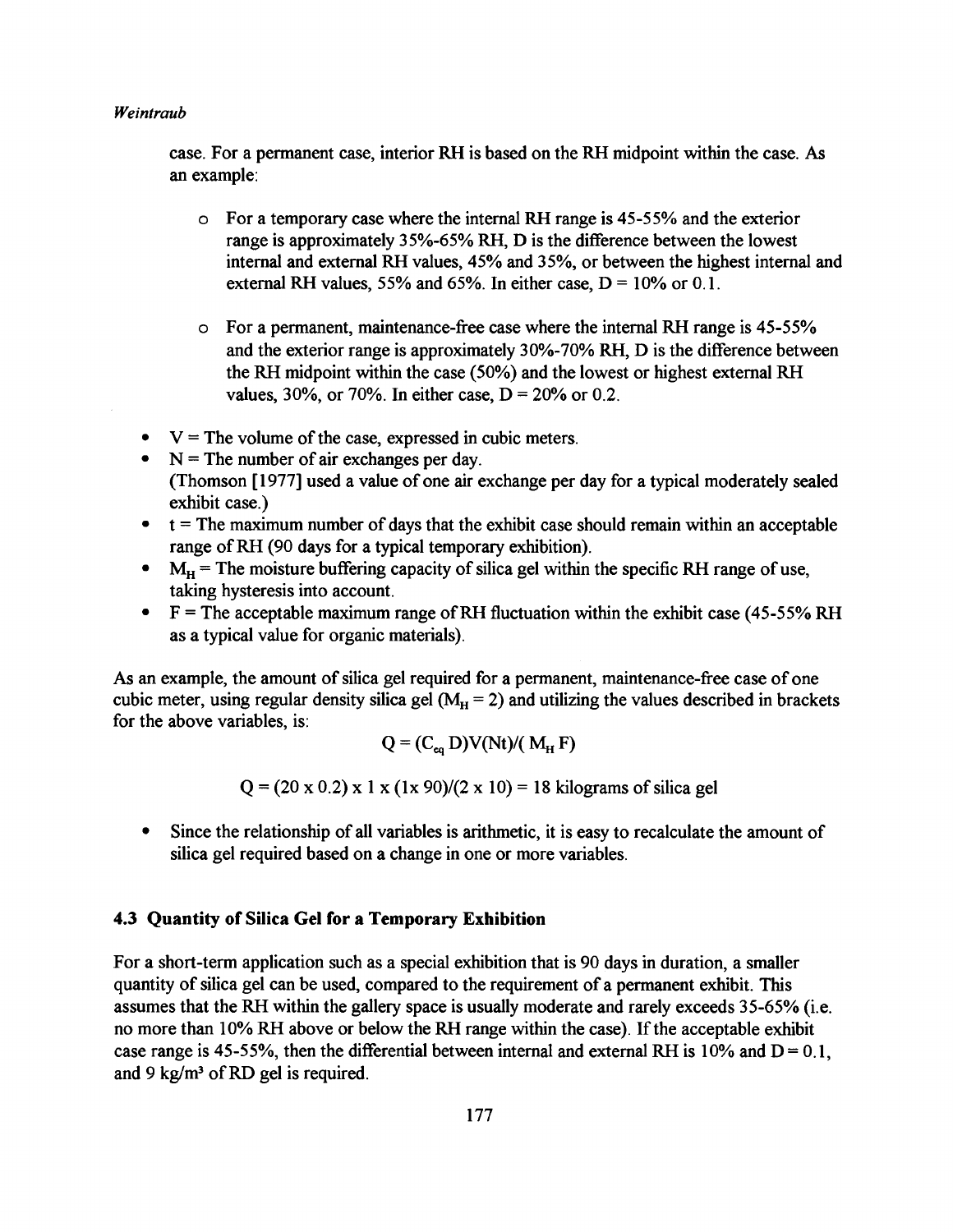For an exhibit case located within a space with moderate RH control, the following amounts of silica gel are recommended based on their respective  $M_H$  values [8]:

# **Recommended quantity of silica gel for temporary exhibition cases in rooms with moderate to good climate control**

| • $RD$ gel:           | $9 \text{ kg/m}^3$ | or  | $0.55$ lb/ft <sup>3</sup>  |
|-----------------------|--------------------|-----|----------------------------|
| • $Art-Sorb [11]:$    | $4 \text{ kg/m}^3$ | or  | $0.25$ lb/ft <sup>3</sup>  |
| • Rhapid Gel $[12]$ : | $2 \text{ kg/m}^3$ | or. | $0.125$ lb/ft <sup>3</sup> |

### **4.4 Quantity of Silica Gel for Maintenance-Free Exhibit Cases**

In addition to using the above equation to calculate the amount of silica gel required for short time periods, it can also be used to calculate the amount of gel required to buffer a case over an annual cycle, such as Thomson estimated through his "hygrometric half-time" calculation. The concept of a self-correcting maintenance-free case requires that the acceptable RH range inside the case falls midway within the annual RH range outside the case. For example, if the room RH varies from 30% to 70% RH, the exhibit case interior midpoint RH will be 50% RH. In the summer, as the room RH rises, the internal RH will gradually rise to the upper limit of its acceptable RH range, for example, 55% RH. In the autumn through winter as the room RH drops, the internal RH gradually drops back to the 50% RH midpoint and eventually to the lower limit of its acceptable range at 45% RH. In the spring through summer, the RH rises to a maximum of 55% RH and the sequence of RH self-correction continues ad infinitum.

Each period in which the humidity rises or falls above or below the RH midpoint is approximately 90 days. Therefore, the case requires a buffering capacity of 90 days. By using a value of  $t = 90$ days and a D value based on the RH midpoint, the above equation can be used to calculate the amount of silica gel required for a maintenance-free case. In the leakage example above where  $t =$ 90, assumptions similar to Thomson's were used regarding air exchange rate  $(N=1)$ ,  $M_H$  value  $(M_H=2$  for RD gel), and the RH range inside and outside the case ( $D=0.2$ ). This yielded a result of 18 kilograms, similar to the value of 18.75 kg determined with Thomson's half-time formula.

### **Recommended quantity of silica gel for maintenance-free exhibit cases**

| • $RD$ gel:                | $18 \text{ kg/m}^3$ | or | $1.1$ lb/ft <sup>3</sup>  |
|----------------------------|---------------------|----|---------------------------|
| • Art-Sorb $[11]$ :        | $8 \text{ kg/m}^3$  | 0r | $0.5$ lb/ft <sup>3</sup>  |
| <b>Rhapid Gel</b> $[12]$ : | $4 \text{ kg/m}^3$  | or | $0.25$ lb/ft <sup>3</sup> |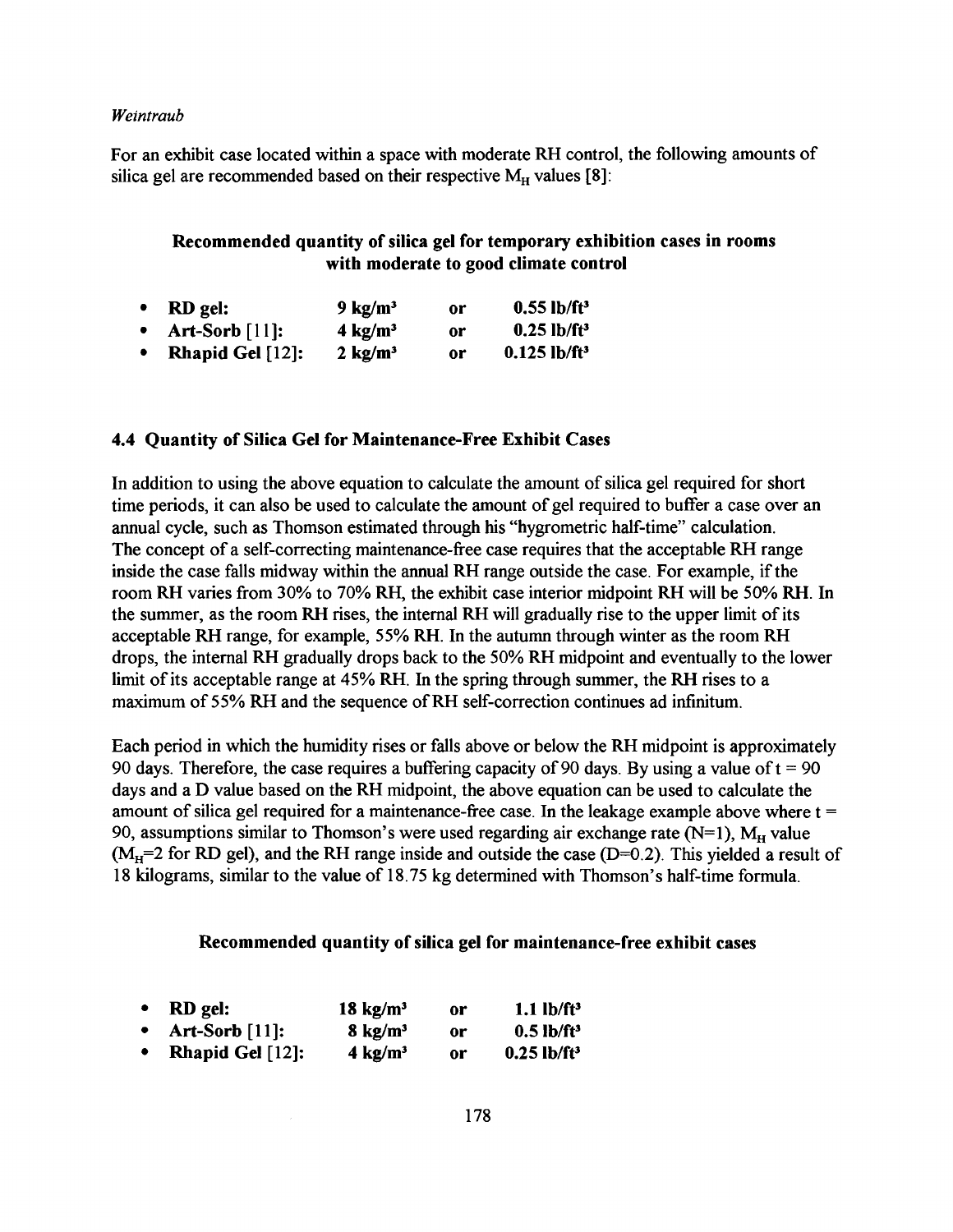# **4.5 Margin of Safety**

In reality, the rate of leakage and the actual amount of moisture gained or lost by an exhibit case is a more complex process than is taken into account either by the above equation, or by Thomson's half-time equation (Michalski, 1994). Both Thomson's hygrometric half-time equation and the silica gel quantification equation, described above, err on the side of putting in more silica gel than is actually required under specified conditions. This is because of the simplifying assumptions used to define the leakage rate. The excess gel provides an extra margin of protection. The recommended quantity also compensates for the fact that the total amount of silica gel in the case does not act instantly, especially if it is located in trays with a depth greater than a few beads.

## **4.6 Case Leakage**

The most difficult and speculative part of the silica gel equation is the rate of leakage. At present, there is no simple inexpensive standard method for calculating leakage for museum exhibit cases. Unless this value can be quantified, an assumption of one air exchange per day is typically used. As the leakage rate increases, there is a proportional increase in the amount of silica gel required to control case RH. At a point, if the leakage rate is very high (above 2 air exchanges per day), so much silica gel would be required that passive RH buffering is no longer a viable alternative. For cases with a high leakage rate, it is essential to reduce the rate of leakage, or consider an alternative approach such as the use of an active RH control system.

# **4.7 Rate of Response**

There is no significant difference between the rate of response of different types of silica gels during adsorption or desorption (Figs. 4, 5). The location and distribution of the silica gel are the critical factors that determine rate of response. In a space where there is no air movement, it takes approximately one day for a single layer of silica gel to fully adjust to a new RH level within a moderate range (10-20% change in RH). If silica gel is placed in a tray approximately 2.5 cm (1 inch) deep with gel, it will take much longer for the full amount of gel to equilibrate to a 10-20% RH change (approximately one month). Therefore, it is important to maximize the surface area of the gel relative to its total volume.

It is important to allow for a maximum zone of air exchange between the silica gel and the space that it is supposed to condition. If the silica gel is located in a space below the visible portion of the case, the air exchange is limited to a small slot or set of holes. Therefore, the silica gel may not effectively offset changes in RH within the display area, either from a rapid changes in temperature, or from a rapid rate of leakage. A future publication will discuss the question of air exchange and silica gel location.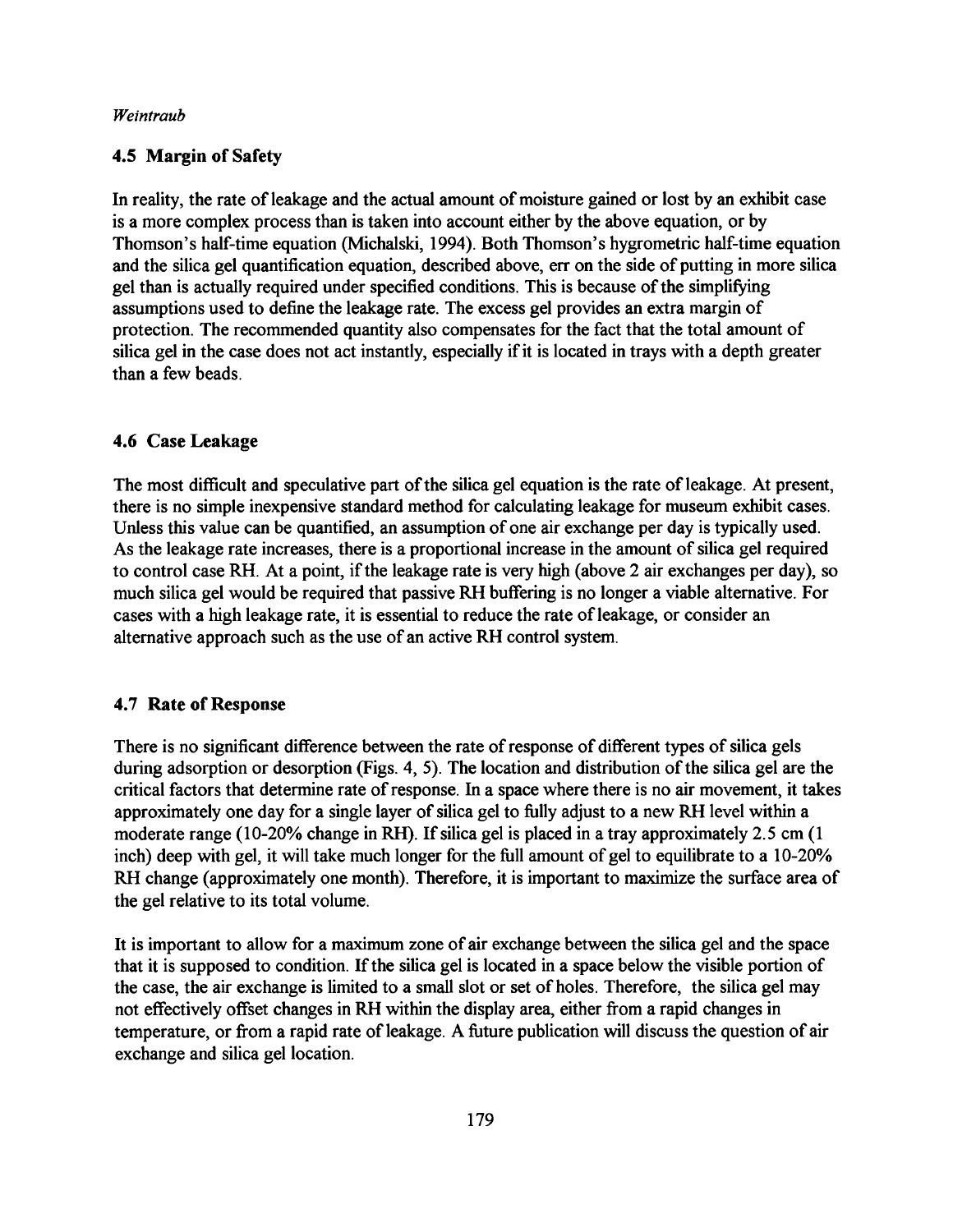



Figure 4. Hours to Reach Equilibrium when RH is Changed from 40% to 55%



Figure 5. Hours to Reach Equilibrium when RH is Changed from 55% to 40%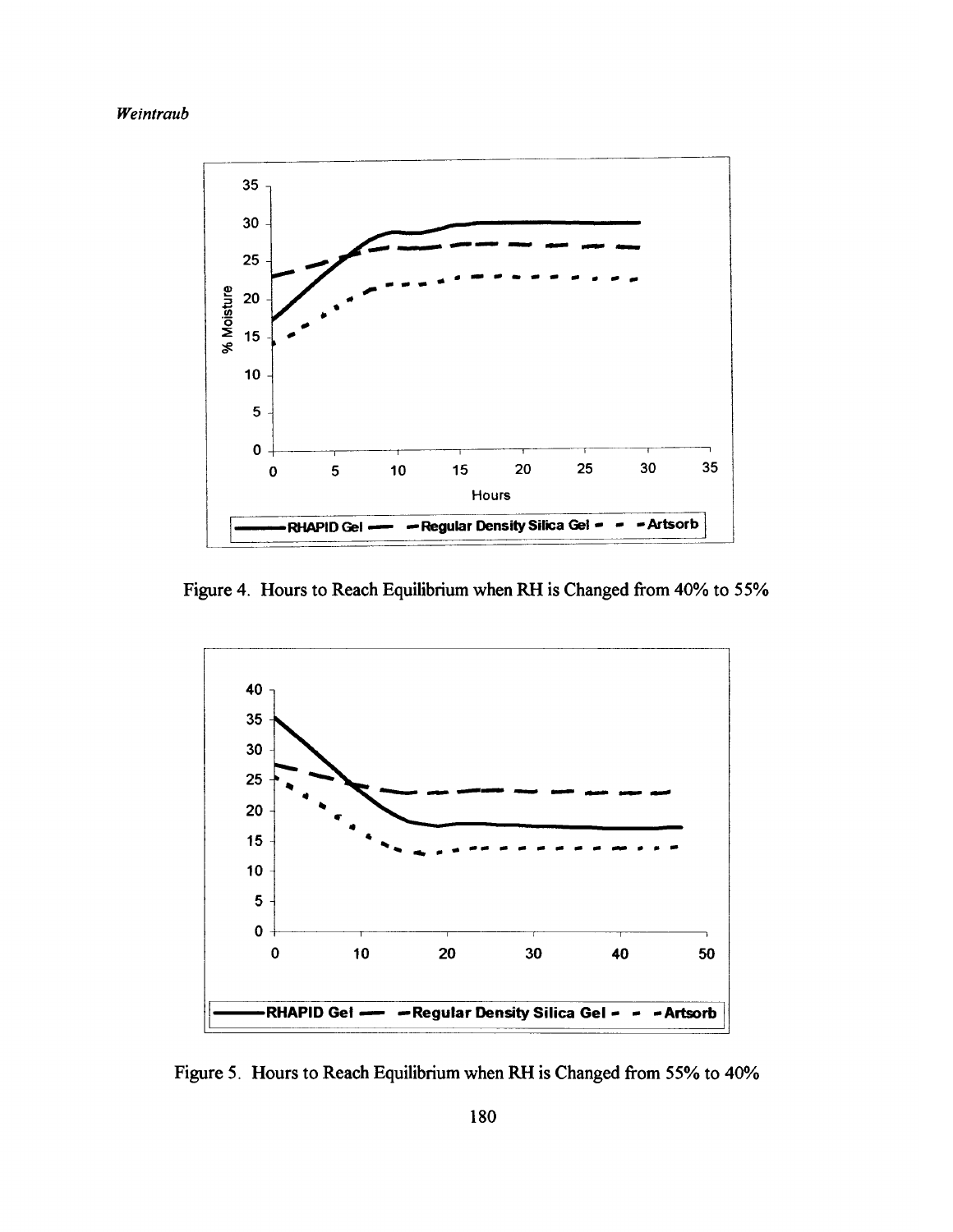# **5. Methods for Reconditioning Silica Gel**

# **5.1 Conditioning Silica Gel Outside the Exhibit Case**

# **5.1.1 Removing Moisture**

The most efficient method of removing moisture is with heat. Although silica gel has a very high melting temperature (1600 $^{\circ}$  C), it will lose its chemically bound water and hygroscopic properties if heated above 300° C. In addition, there is a new class of indicator gels, incorporating organic dyes that are heat sensitive and their color indicating dye will be effected above 125-150° C (Goldberg and Weintraub 2001). Therefore, it is not recommended that indicating silica gel be heated above 120° C and regular gel be heated above 200° C. The principle impact of a lower heat of regeneration is that a longer time is required to dry the gel and there is less potential for the degradation of silica gel properties.

In a conventional oven, the time of regeneration varies from minutes to hours, depending on temperature and the thickness of the gel. Although silica gel can be dried in a microwave oven, it is difficult to determine the temperature inside the gel. Also, since metal cannot be used in a microwave oven, only glass, ceramic or microwave safe plastic with a high melting temperature should be used to hold the gel, since the individual beads can become very hot.

# **5.1.2 Adding Moisture**

The simplest method for conditioning silica gel is to place it in a room or environmental chamber set to the desired RH level. The best method of confirming that the silica gel is at the correct RH is by measuring the RH of a sample batch of gel. This is done by placing the sample gel in a sealed container or plastic bag with a hygrometer (use a large amount of gel relative to the surrounding air), and allow a day for the RH within the bag to stabilize with the gel mixture. Although an approximate RH value can be calculated based on weight, this method is not recommended because of its margin of error.

- Methods of speeding up conditioning time:
	- o Spread the gel as thin as possible,
	- o Use a fan to circulate air around the gel.
	- o Periodically mix the gel layers to improve uniformity.
- For a single layer of bead, allow at least 4 days if the gel is initially dry, and longer if spread as a thicker layer.
- Silica gel can be conditioned to a higher RH than the desired level, either to speed up the conditioning process or because of the inability to control RH. If so, it is important to allow 2-3 day for the moisture to equilibrate within and between the gel beads, especially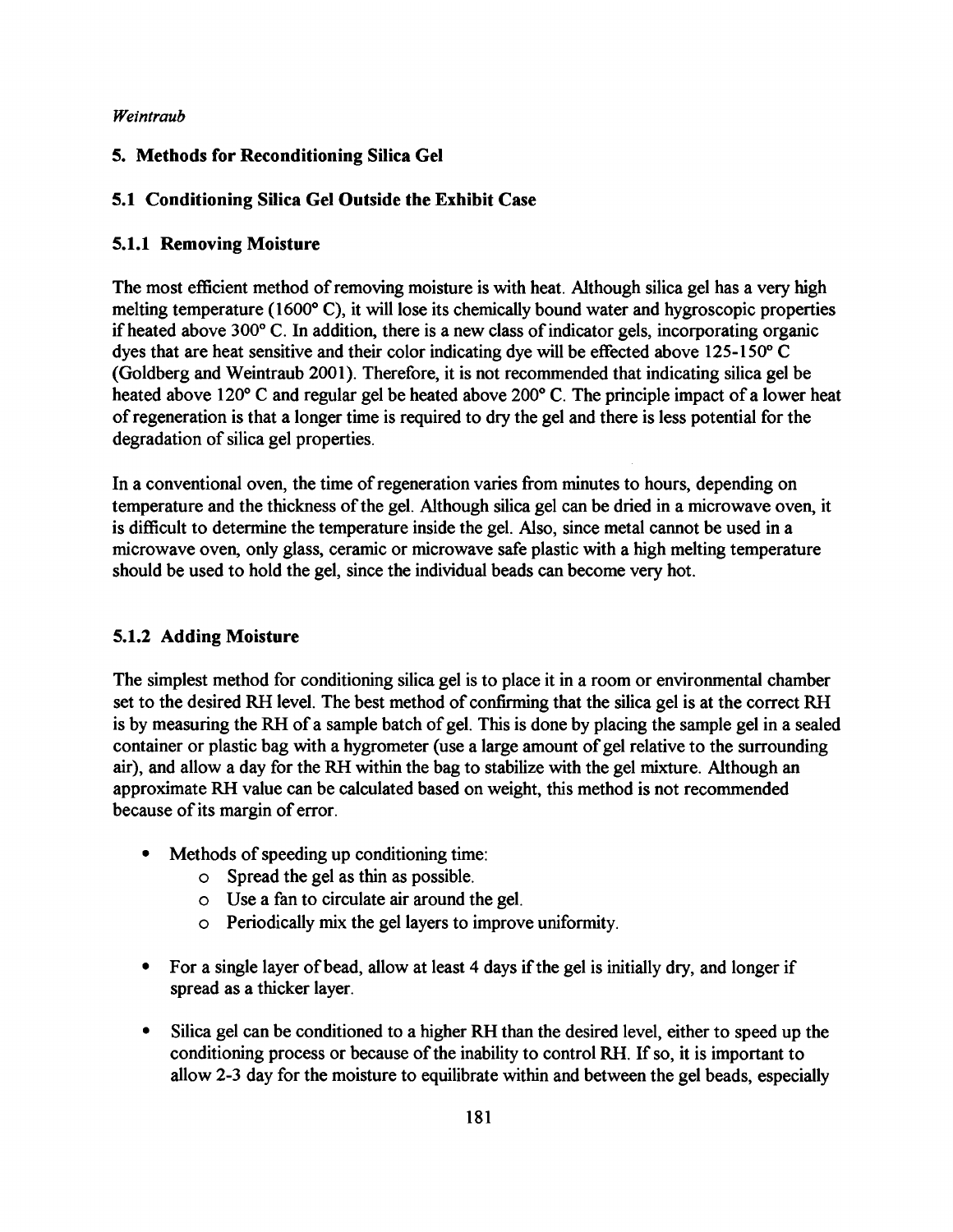if beads with different moisture contents are mixed together.

 The direct addition of water through mist spraying or immersion is not recommended, since the high heat of decrepitation causes silica gel beads to crack and fragment. Although silica gel retains its hygroscopic properties, the overall response time of silica gel in a tray will slow down because of denser packing from the mix of large beads and smaller fragments.

# **5.2 Methods for Conditioning Silica Gel Without Removing it from the Exhibit Case**

Silica gel in cases can be reconditioned by adding water or appropriately conditioned silica gel to the case. This method is very effective if the silica gel is spread into a very thin layer, or has a very fast response time, such as is achieved with Rhapid Gel. Otherwise, only the upper layer of silica gel will be conditioned and there is a risk that the RH within the case will rise or fall too quickly, without adequately conditioning the full bulk of silica gel.

Increasing or decreasing surface area can control the rate of water evaporation. If there is concern about placing water directly in a case, or if a fast rate of evaporation is desired, a saturated humidifier wicking pad, preferably one treated with an antimicrobial agent, can be used. Generally, water will evaporate more rapidly in this manner because of the extended surface area of the wicking pad compared to a dish of water.

The initial speed at which dry gel removes excess moisture is very fast. It is important to limit the surface area of dry gel to prevent the case RH from dropping too quickly. This is because the speed at which dry gel adsorbs moisture is faster than the rate at which silica gel desorbs moisture.

If silica gel is conditioned in place, the rate at which the RH rises or falls within the case must be carefully monitored in order to determine if the rate is acceptable and when the water or dry gel that was placed in the case to condition the main supply of silica gel must be removed.

It is possible to calculate how much moisture must be added or removed to recondition silica gel in place (Lafontaine 1984; Weintraub 1991). It is important to take into account the impact of other hygroscopic materials inside the case. With experience, adjusting the amount of water or dry gel required may be required to compensate for other hygroscopic materials.

# **5.2.1 Calculate the Amount of Water Required to Increase RH**

Multiply the % increase in RH required, the  $M_H$  value of the silica gel, and the weight of silica gel within the case.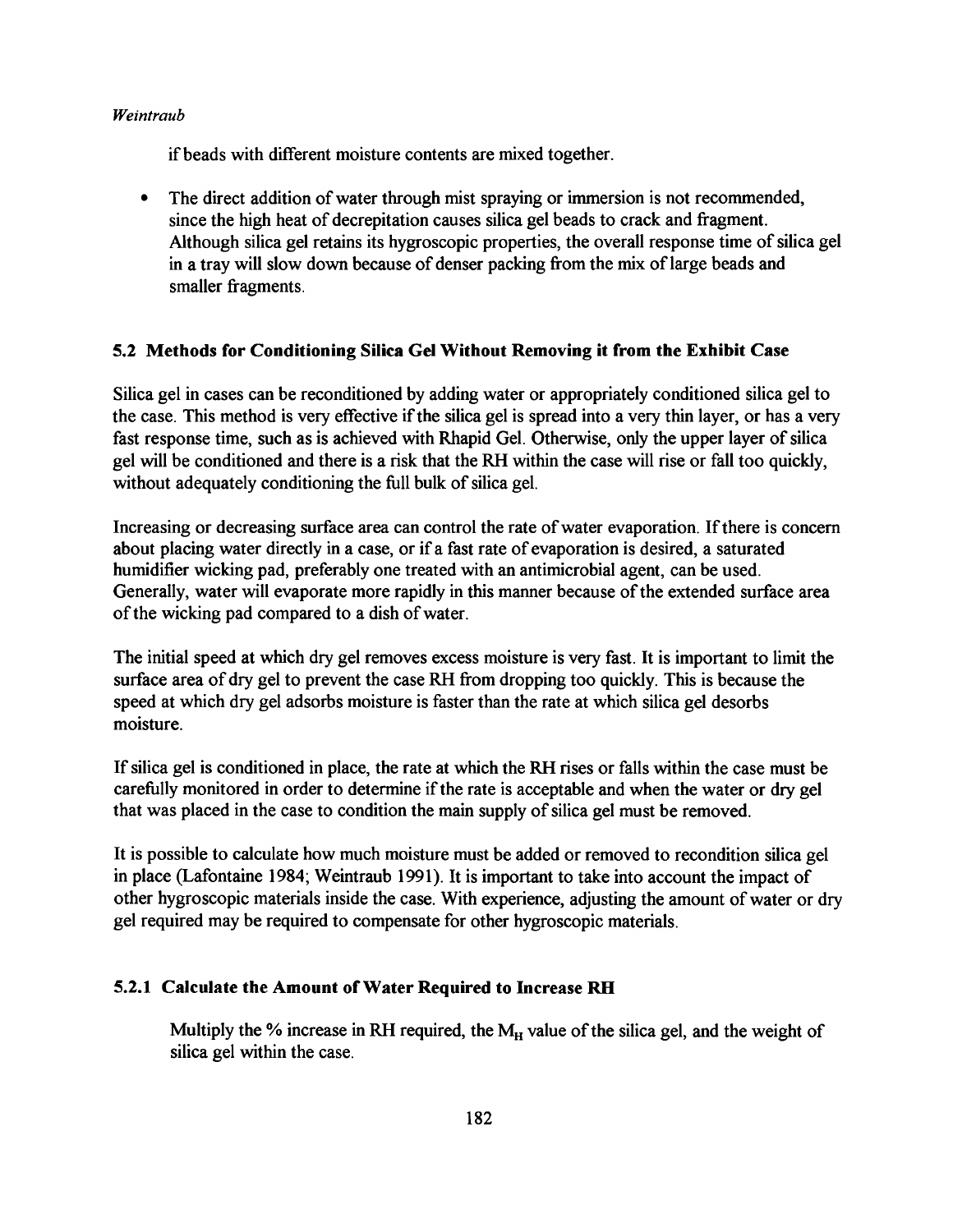For example, if the goal is to raise RH from 45% to 55% in a case containing 2 kilograms of silica gel with an  $M_H$  of 9, 180 grams of water is required:

10% RH x 9 ( $M<sub>H</sub>$ ) x 2 kg = 180 grams of water

### **5.2.2 Calculate the Amount of Dry Silica Gel Required to Decrease RH**

- Step 1 Determine how much moisture must be removed by multiplying the % decrease in RH required by the  $M_H$  value of the silica and the total amount of silica gel within the case.
- Step 2 Establish the EMC adsorption value for the dry gel at the desired RH set-point and multiply this value by 10, to convert the value to the amount of moisture that can be removed per kilogram of dry gel.
- $\bullet$  Step 3 Divide the amount of water to be removed (Step 1) by the amount of water that can be removed by a kilogram of dry gel (Step 2). The result is the total amount required to recondition the silica gel in place.

For example, the goal is to lower RH from 55% to 45% in a case containing 2 kilograms of Rhapid Gel ( $M_H$  = 9). If the dry gel is a regular density silica gel (EMC = 25% at 45% RH), the amount of dry gel required is 0.72 kilograms:

1) 10% RH x 9 ( $M_H$ ) x 2 kg = 180 grams of water

2) 25% EMC x  $10 = 250$  g of moisture per kg of silica gel at 45% RH

3) 180g/250 g = 0.72 kilograms

### **6. Conclusion**

Passive buffering of RH within the exhibition case is an important risk management tool. A wellsealed exhibition case containing hygroscopic materials will have some capacity to stabilize RH within the case. The inclusion of silica gel will enhance this effect. Silica gel can serve as a lowmaintenance method of RH control to compensate for poor RH control within the room. Alternatively, it can provide inexpensive, passive back-up when a mechanical RH control system malfunctions. Unfortunately, a lack of clear and correct information regarding how silica gel should be used and maintained has limited its use. The above discussion provides a comprehensible baseline of information on the proper and effective use of silica gel.

It is important to understand how silica gels vary in performance in order to select the most costeffective gel for a particular application.  $M_{H}$ , the hysteresis corrected buffering capacity of silica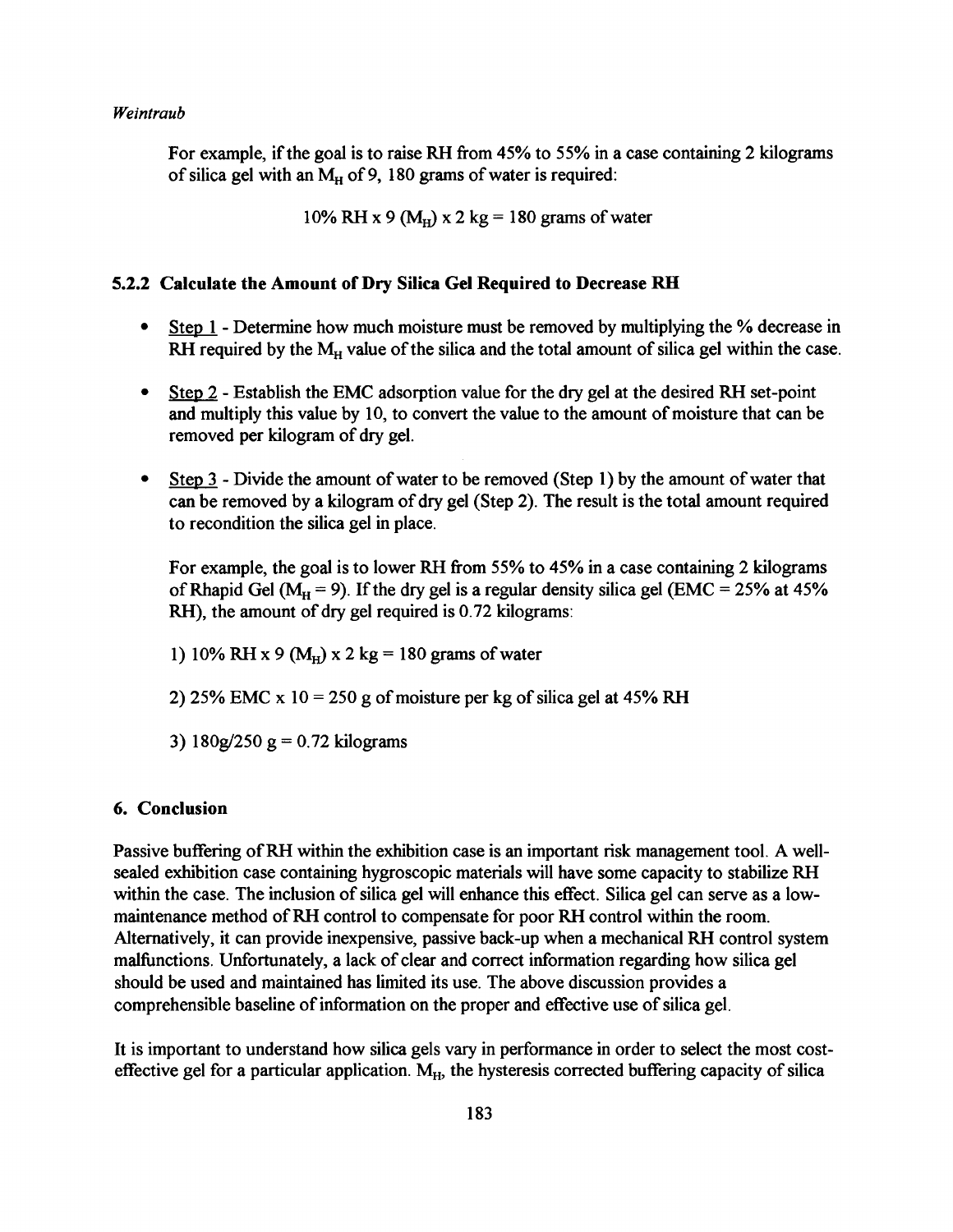gel, is the critical variable for assessing silica gel efficiency. Calculating the correct quantity of silica gel allows for the cost-efficient selection of an appropriate amount of buffering material. If certain variables in the calculation are unknown, such as leakage rate or external RH conditions, general recommendations based on average display conditions have been provided, both for temporary exhibitions and for permanent displays. Finally, simple procedures for the use and maintenance of silica gel have been described. Passive humidity control within an exhibit case, when applied correctly, is a very simple and cost-efficient method of protecting museum collections from humidity induced damage.

### **Acknowledgments**

The author wishes to thank the following people for their helpful comments and input: Fenella G. France, PhD., Jean Tétreault, and Merv Richard.

## **Endnotes**

1. It is possible to plot an EMC/absolute humidity isotherm, since there is a direct correlation between absolute humidity and moisture content. However, a small change in temperature will result in a much larger shift in the EMC/absolute humidity curve compared with the shift that takes place with the EMC/RH curve.

With regard to temperature and humidity control, a moderate change in temperature may not have a major, direct impact on EMC, but it will have a major influence on RH, which in turn, does have a significant impact on EMC ( $1^{\circ}$  C temperature change will result in an approximately 3% change in RH at a fixed absolute humidity within the general range of  $20^{\circ}$  C and 50% RH).

2. The air exchange rate refers to the amount of time required for a complete exchange of air between an enclosed space and the surrounding air. In reality, leakage is a complicated process, and a complete exchange of air does not really take place. Air exchange is more accurately described by a half-life decay rate, typically used to explain such phenomenon as nuclear decay (discussed by Thomson, in his 1977 article on hygrometric half-time). Although less accurate, the concept of an air exchange rate is used as a standard for expressing the rate of leakage.

3. There have been a number of publications that do not recommend the use of silica gel to buffer changes in RH within a sealed environment (Sozzani 1997). The basis of concern is that the presence of silica gel can actually increase rather than decrease the change in moisture content within an object when there is a temperature induced change in RH within a sealed case. This line of reasoning does not take into account the effect of case leakage.

The primary purpose for using silica gel is to offset a loss of moisture through leakage. If there are no other buffering materials, any air exchange where there is a differential in RH between the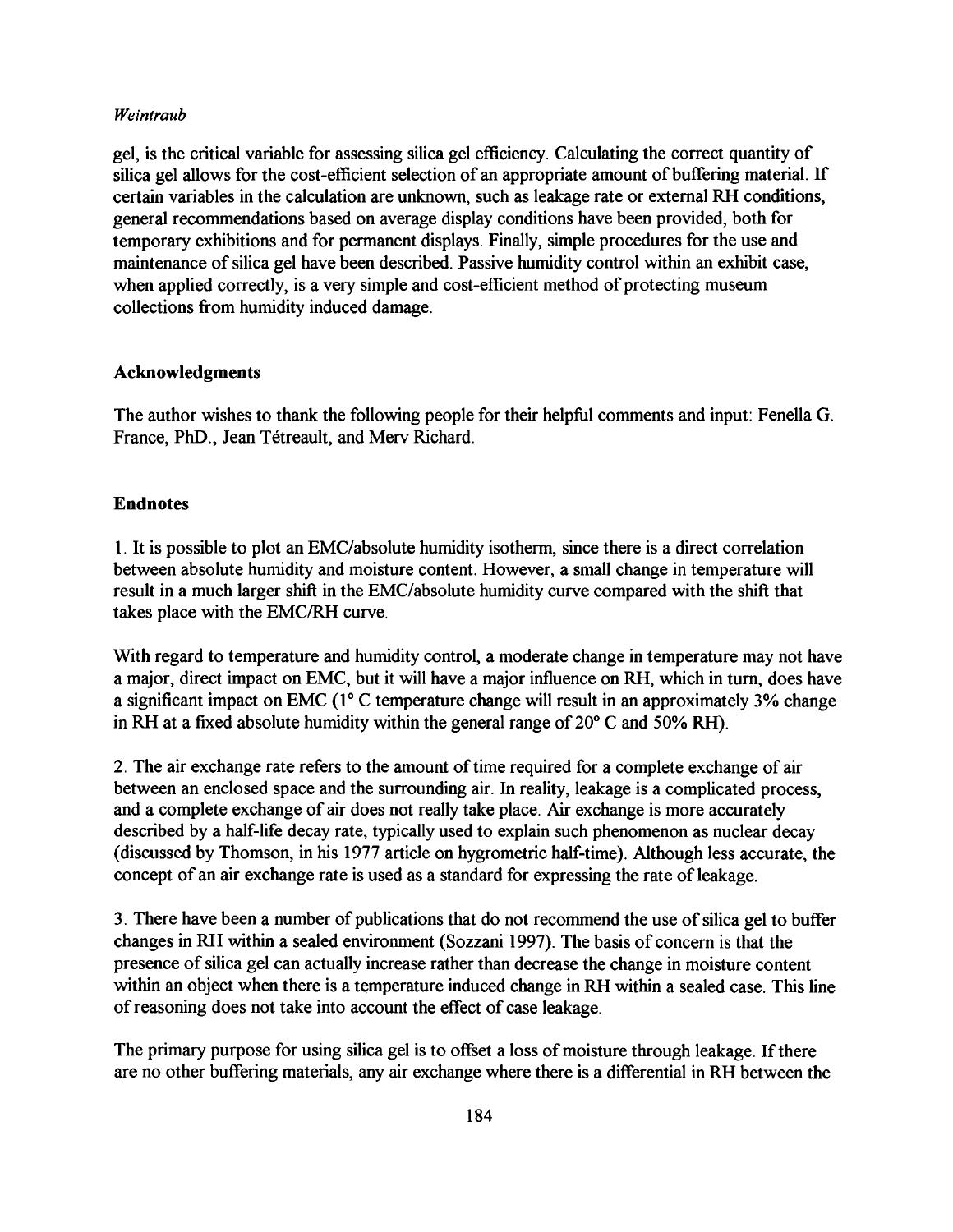case interior and surrounding air will result in a direct and immediate loss of moisture content from the object. The presence of an adequate amount of silica gel will slow down the loss in moisture content from the object. Without supplementary buffering materials, there is a high risk of significant change in an object's moisture content due to leakage in a moderate to poorly sealed case. In contrast, the rather small change in an object's moisture content due to moderate temperature effects in a case containing silica gel presents minimum risk to the object.

4. A further advantage regarding the use of silica gel rather than organic materials as a humidity buffer is that silica gel is inert and does not have any inherent volatile components.

5. According to the Art-Sorb Material Safety Data Sheet (Art-Sorb/Waller 2003), Art-Sorb contains lithium chloride. Most silica gels are principally composed of silicon dioxide, with the addition of other modifiers such as aluminum to slightly alter adsorption characteristics for specific applications. Art-Sorb is the only silica gel known to contain a soluble salt component.

6. These M values were derived from data published by Yu et al. (2001). Both M values were based on the desorption isotherm. An M value of 6 was calculated between 46% and 34% RH. An M value of 1.25 was calculated between 62% and 46% RH.

7. The three silica gels tested are:

- Regular density silica gel, referred to as RD gel in this article. Regular density silica gel is the most common type of silica gel and is available from any source that sells silica gel. Because of its capacity for high moisture uptake in the low RH range, it is a very effective desiccant.
- Art-Sorb, from Fuji Silysia Chemical LTD, is a silica gel utilized in museum applications. Information is available through the Art-Sorb website (www.art-sorb.com).
- Rhapid Gel and Arten Gel, from Art Preservation Services, are silica gels specially developed and manufactured for museum applications. Arten Gel is available as an 8-mesh bead (approximately 2 mm diameter). Rhapid Gel is only available in sheet form. Information is available through the Art Preservation Services website (www. apsnyc. com).

Since Yu et al. (2001) used Arten Gel in their study, all references to Arten Gel performance in this publication are based on values from the Yu publication. Rhapid Gel values were based on research carried out by Art Preservation Services, using Rhapid Gel in bead form (prior to its inclusion in a sheet matrix).

Arten Gel and Rhapid Gel have similar EMC values at the low to mid RH range. Above 50-55% RH, Rhapid Gel has slightly higher EMC values, which improves its performance in the upper RH range.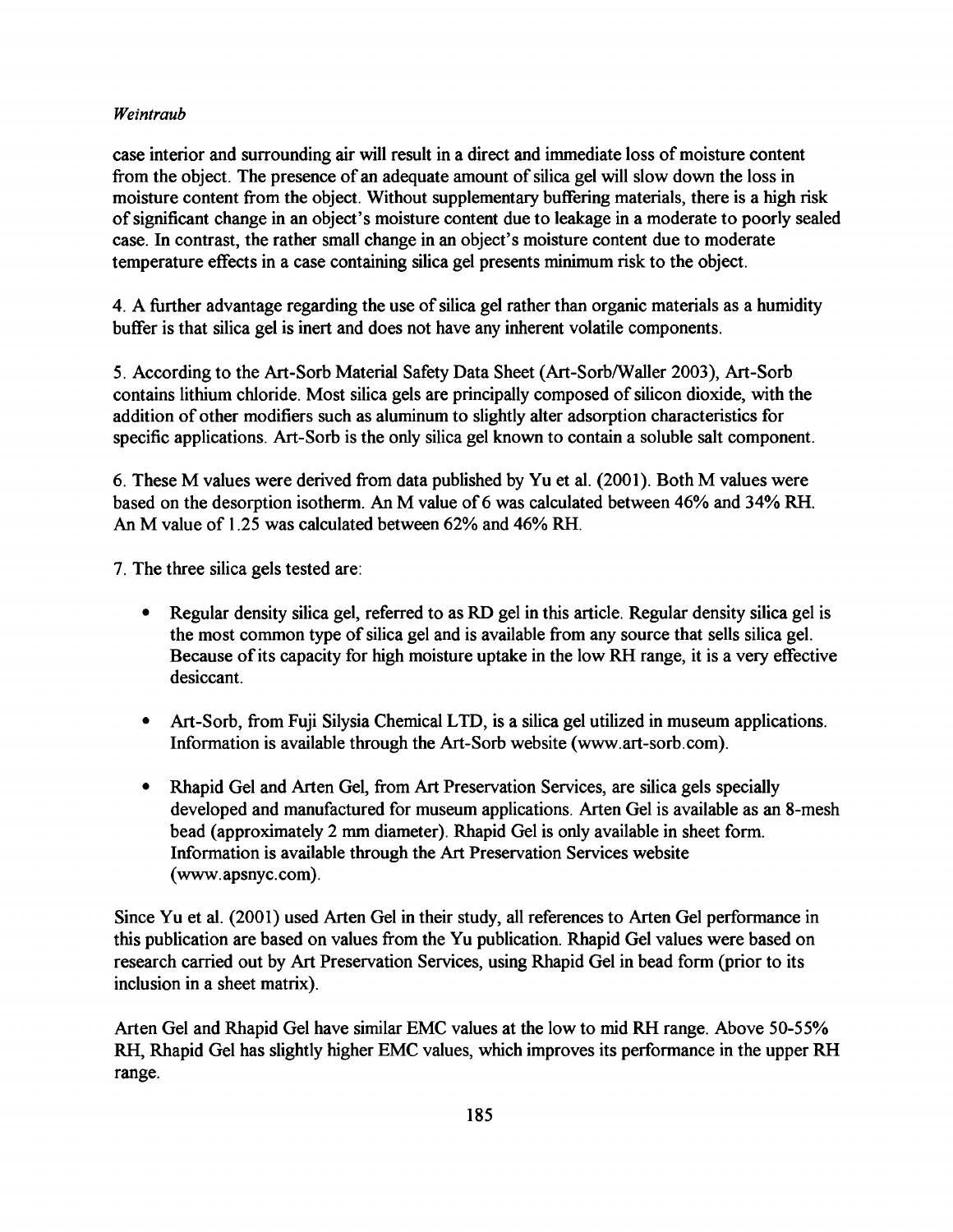8. In order to simplify calculations for determining silica gel quantities, Rhapid Gel's  $M_H$  is rounded off from 8.7 to 9.0 in the subsequent sections.

9. At 50% and 60% RH, there is a large discrepancy in the M values for Art-Sorb reported by Yu et al. (2001) compared to the values listed in the Art-Sorb website. The reason is based on the manner in which the values are listed. Instead of equating M values to the lower part of the RH range from which the value was calculated, it would be more correct to show the M value at an intermediate RH, or at the higher end of the RH range from which it was derived. Using the higher RH value as the basis for the M value, the value of M becomes 4 instead of 9 at 50% RH, and 9 instead of 19 at 60% RH. This approach results in M values that are in good agreement with the M values determined by Yu et al., and provides a more correct estimate of buffering capacity at the specified relative humidity.

10. Weintraub and Tétreault (Tétreault 2003) developed the equation for determining silica gel quantity, building on Thomson's hygrometric half-time formula, and a method described by Perkins (1987) for calculating the number of Gore-tex tiles required to control RH in a standard exhibit case.

11. In addition to beads, Art-Sorb is available in sheet form, containing 400 grams of Art-Sorb per  $m^2$  (0.08 pounds per 1 ft<sup>2</sup>). Approximately 10-20  $m^2$  of Art-Sorb sheet is required to condition 1.0 m<sup>3</sup> of case volume.

Based on their previous standard sheet size of 50 x 50 cm (20 inch x 20 inch), Art-Sorb recommended 5 sheets per  $m^3$  (using the formula of 0.5 kg/m<sup>3</sup>). This recommendation is not correct if the purpose for using Art-Sorb sheet is to protect against leakage. In fact, 40-80 Art-Sorb sheets are required per  $m^3$  (or 80-160 sheets, based on the modified sheet size of 25 x 50 cm currently sold in the U.S.).

12. Rhapid Gel is only available in sheet form, containing 750 grams of Rhapid Gel per m<sup>2</sup> (0.15) pounds per 1 ft<sup>2</sup>). Approximately 2.5-5 m<sup>2</sup> of Rhapid Gel sheet is required to condition 1.0 m<sup>3</sup> of case volume.

In applications where silica gel bead is required for low to mid-RH range applications, Arten Bead is available and can be used as a substitute for Rhapid Gel sheet, utilizing the same 2-4 kg/m<sup>3</sup> recommendation due to their similar  $M_H$  values.

# **References**

Art Preservation Services 2003. (www.apsnyc.com)

Art-Sorb 2003. (www.art-sorb.com)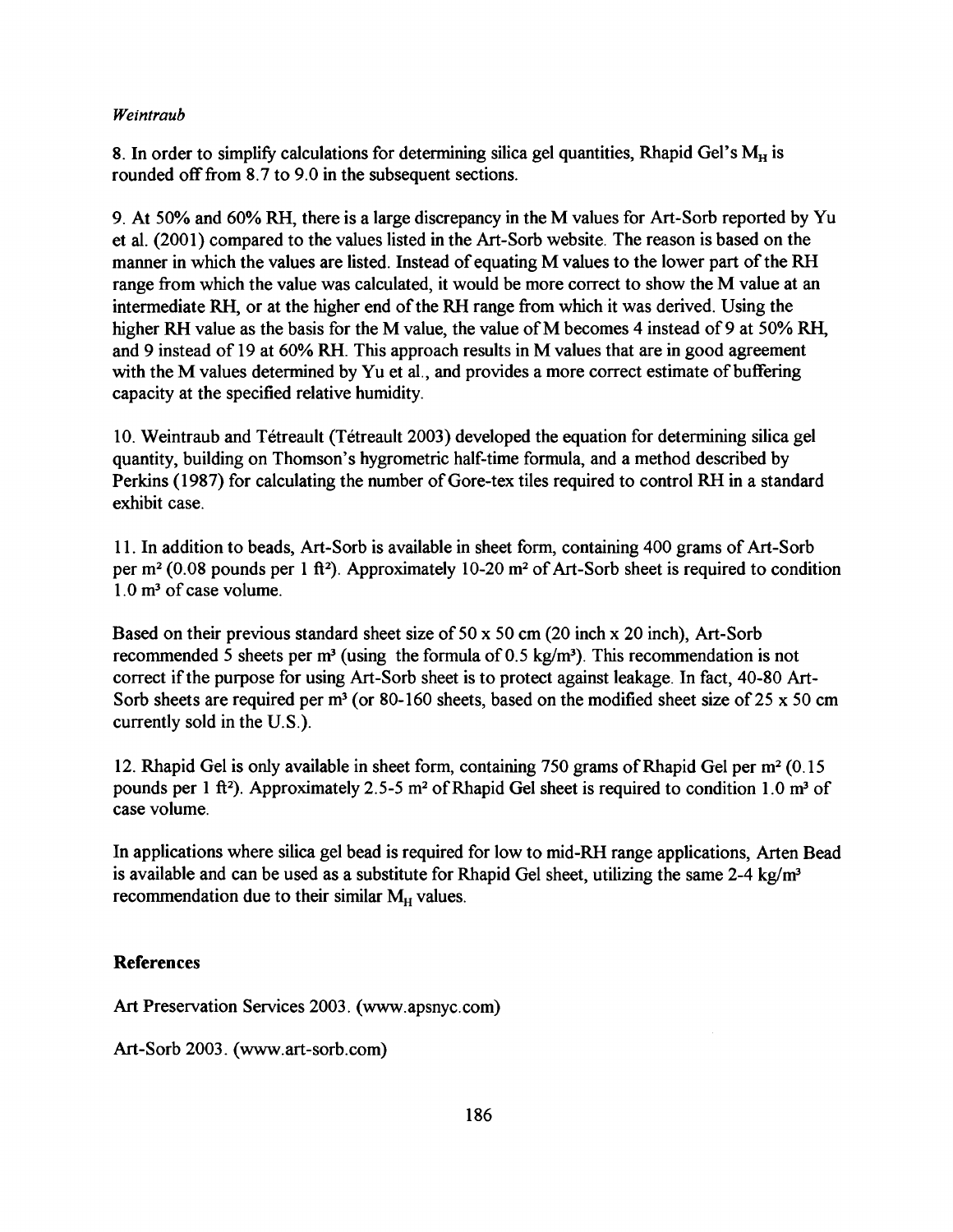Art-Sorb/Lascaux 2003. (http://www.lascaux.ch/english/restauro/pdf/7500\_02und7501\_02.pdf)

Art-Sorb/Waller 2003. Art-Sorb Material Safety Data Sheet. (www.cwaller.de/artsorbsafety.htm)

Goldberg, L. and S. Weintraub 2001. Regulations Change for Cobalt Indicating Silica Gel. *AIC News* 26(1): 14.

Lafontaine, R.H. 1984. *Technical Bulletin No. 10: Silica Gel.* Ottawa: Canadian Conservation Institute.

Michalski, S. 1994. Leakage Prediction for Buildings, Cases, Bags, and Bottles. *Studies in Conservation.* 39(3): 169-186.

Miura, S. 1981. Studies on the Behavior of RH within an Exhibition Case. Part II: The Static and Dynamic Characteristics of Sorbents to Control the RH of a Showcase. In *ICOM Committee for Conservation 6th Triennial Meeting, Ottawa 1981.* 81/18/5 :1-10.

Perkins, L. 1987. A Model for Humidity Control Using Gore-Tex<sup>™</sup> Silica Tiles. In *The Book and Paper Group Annual*, ed. R. Espinosa. Washington, DC: American Institute for Conservation. 8: 100-105.

Sozzani, L.S.G. 1997. An Economical Design for a Microclimate Vitrine for Paintings using the Picture Frame as the Primary Housing. *Journal of the American Institute for Conservation* 36(2): 95-107.

Tétreault, J. 2003. Airborne Pollutants in Museums, Galleries and Archives: Risk Assessment, *Control Strategies and Preservation Management.* Ottawa: Canadian Conservation Institute.

Thomson, G. 1977. Stabilization of RH in Exhibition Cases: Hygrometric Half-time. *Studies in Conservation* 22: 85-102.

Thomson, G. 1978. *The Museum Environment*. 1<sup>st</sup> ed. London: Butterworth-Heinemann.

Thomson, G. 1986. *The Museum Environment*. 2<sup>nd</sup> ed. London: Butterworth-Heinemann 232-237.

Toishi, K. 1959. Humidity Control in a Closed Package. *Studies in Conservation* 4: 81-87.

Weintraub, S. 1981. Studies on the Behavior of Relative Humidity within an Exhibition Case. Part I: Measuring the Effectiveness of Sorbents for use in an Enclosed Showcase. In *ICOM Committee for Conservation 6th Triennial Meeting, Ottawa 1981.* 81/18/4:1-11.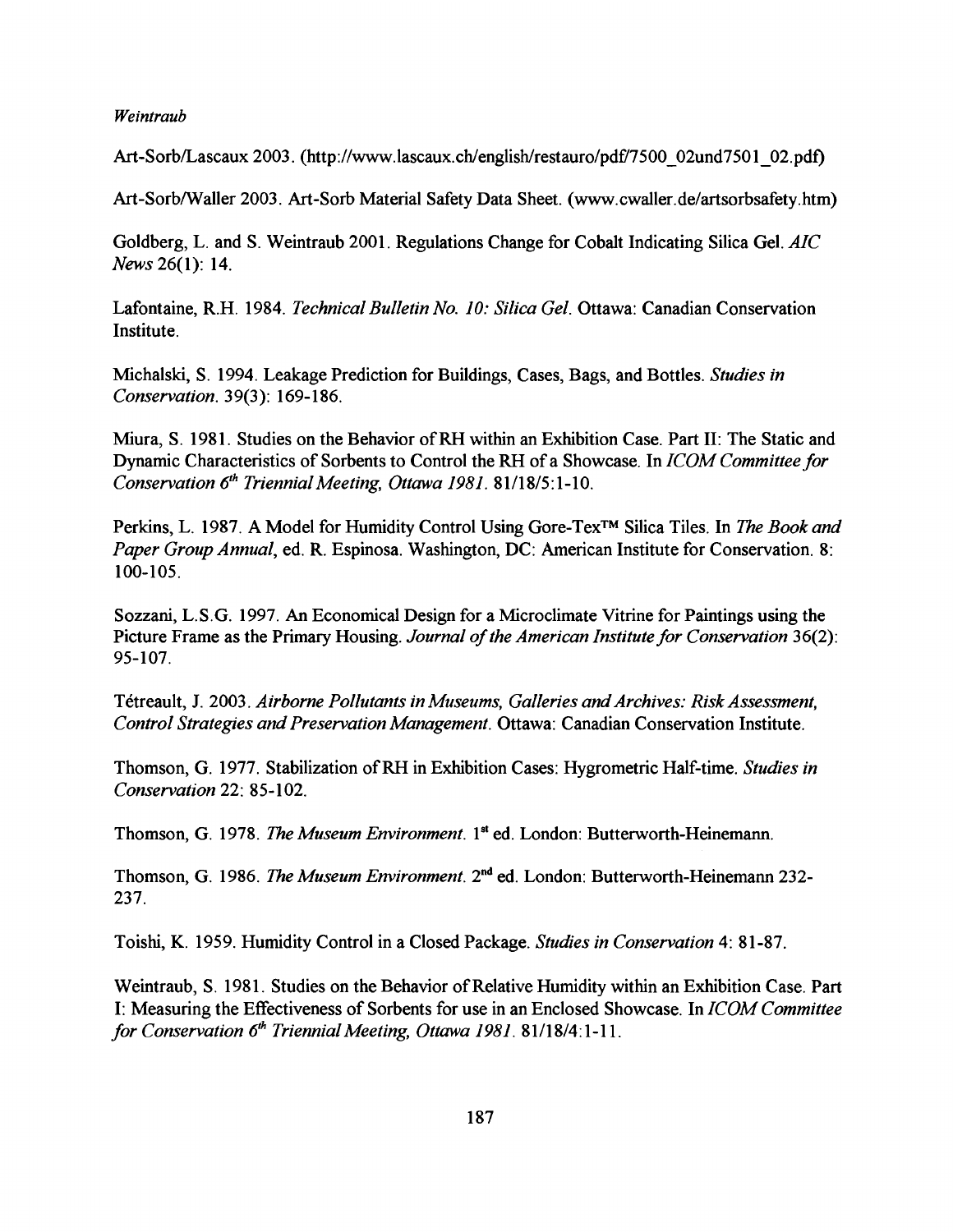Weintraub, S. 1991. Simplified Procedures for Reconditioning Silica Gel. In *Objects Specialty Group Postprints.* Washington, DC: American Institute for Conservation. 1991: 88-91.

Yu, D., S.A. Klein and D.T. Reindl 2001. An Evaluation of Silica Gel for Humidity Control in Display Cases. *WAAC Newsletter* 23(2).

# Author's Address

Art Preservation Services, 315 East 89 Street, New York City, NY, 10128 (sw@apsnyc.org).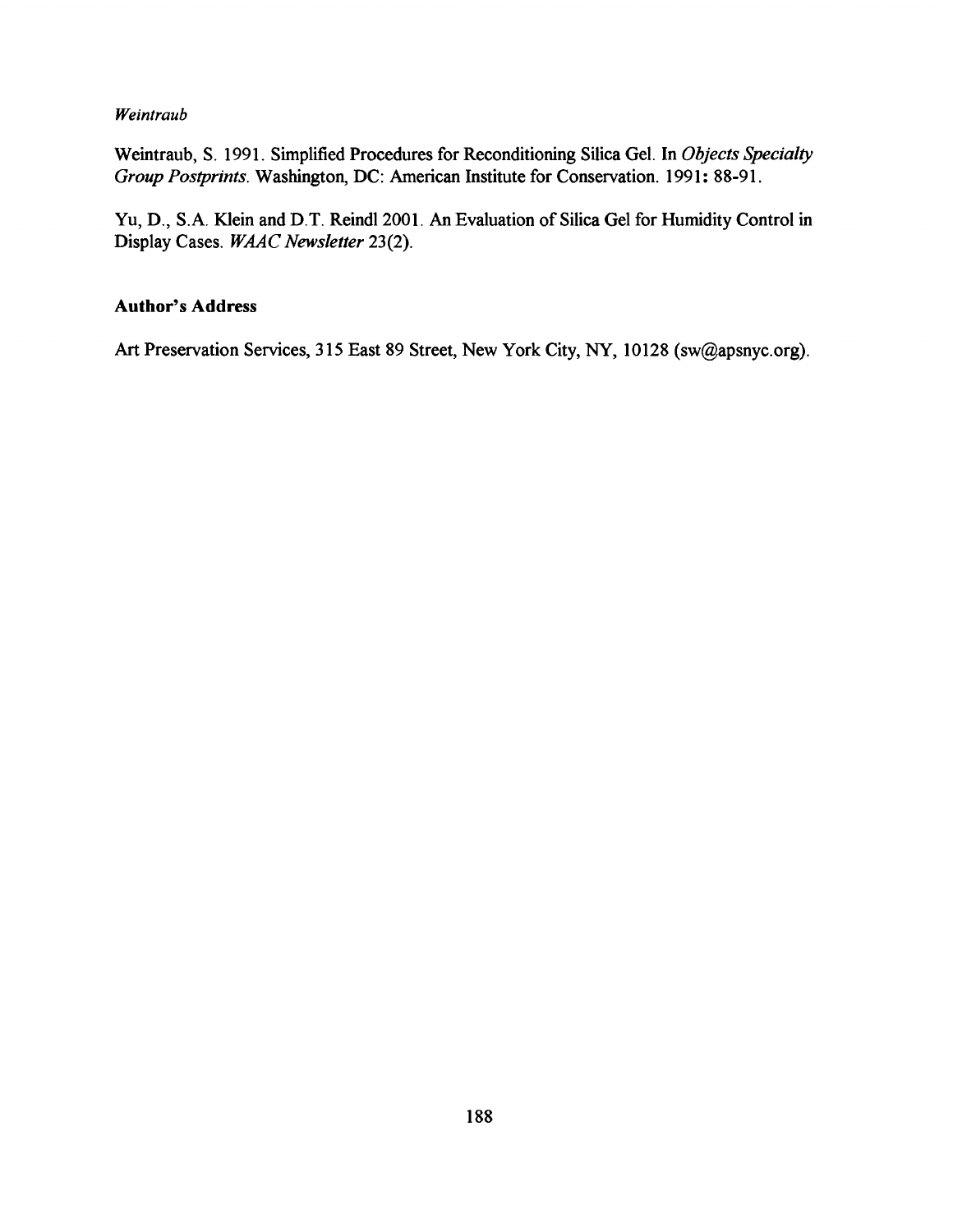## **APPENDIX 1**

## **1. Establishing a Value for M**

Yu et **al.** (2001) evaluated the efficiency of three different types of silica gel, regular density silica gel (RD gel), Art-Sorb, and Arten Gel, used to control RH in exhibition cases, by comparing their M values at different RH levels. [7] According to their experimental results, M was different for each of the gels tested, and varied for a single gel type, depending on the point along the EMC/RH isotherm where it was measured. For example, within the range of 33-60% RH, they found the following variations:

M at various points along the adsorption isotherm

|           | RD gel    | $= 6$ (at 33% RH) down to 3 (at 60% RH) |
|-----------|-----------|-----------------------------------------|
| $\bullet$ | Art-Sorb  | $=$ 3 (at 33% RH) up to 10 (at 60% RH)  |
| $\bullet$ | Arten Gel | $=$ constant at 7 (between 33-60% RH)   |

The confusion about varying M values can be avoided by calculating M within the specific RH range of use. Utilizing experimentally determined values from Yu et al., the average M value for the three tested gels within the adsorption range of 33-60% RH is:

M based on the adsorption isotherm between 30-60% RH

- RD gel  $=4.5$
- $\bullet$  Art-Sorb = 4.1
- $\bullet$  Arten Gel = 6.3
- Because M varies based on the range of RH within which it is used, it is important to take into account the actual RH range of interest when determining the buffering capacity or M value of a particular silica gel. [8]

# 2. Hysteresis and M<sub>H</sub>

In addition to differences in M depending on the RH range of use, M also changes depending on whether the silica gel is adsorbing or desorbing. For example, when M is calculated for the three gels utilizing values from Yu's desorption range of 62-34% RH, the M values are:

M based on the desorption isotherm between 30-60% RH

- RD gel  $=3.1$
- $\bullet$  Art-Sorb = 5.8
- Arten Gel  $= 7.4$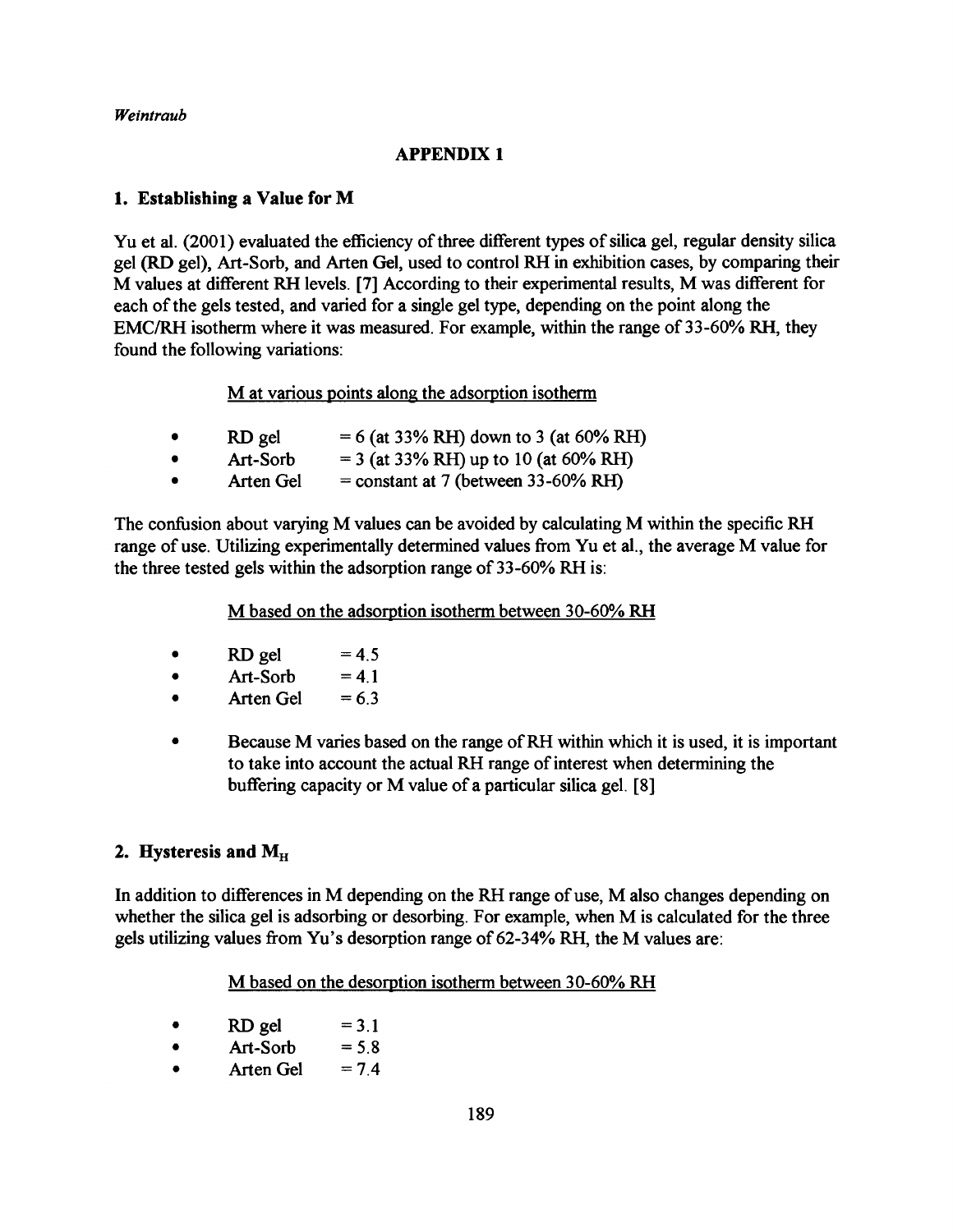Differences between the adsorption and desorption M values are due to hysteresis, which occurs when the EMC/RH isotherm for adsorption and desorption are not the same (Fig. 6). In order to account for hysteresis, it is necessary to repeatedly cycle silica gel through the RH range of interest until the moisture content at the top and bottom of the RH range become constant and repeatable (Fig. 7). However, if it is not possible to experimentally determine the M value within a specific RH range, it can be approximated from the silica gel EMC/RH isotherms for adsorption and desorption.



Figure 6. Hysteresis EMC/RH Isotherm for Regular Density Silica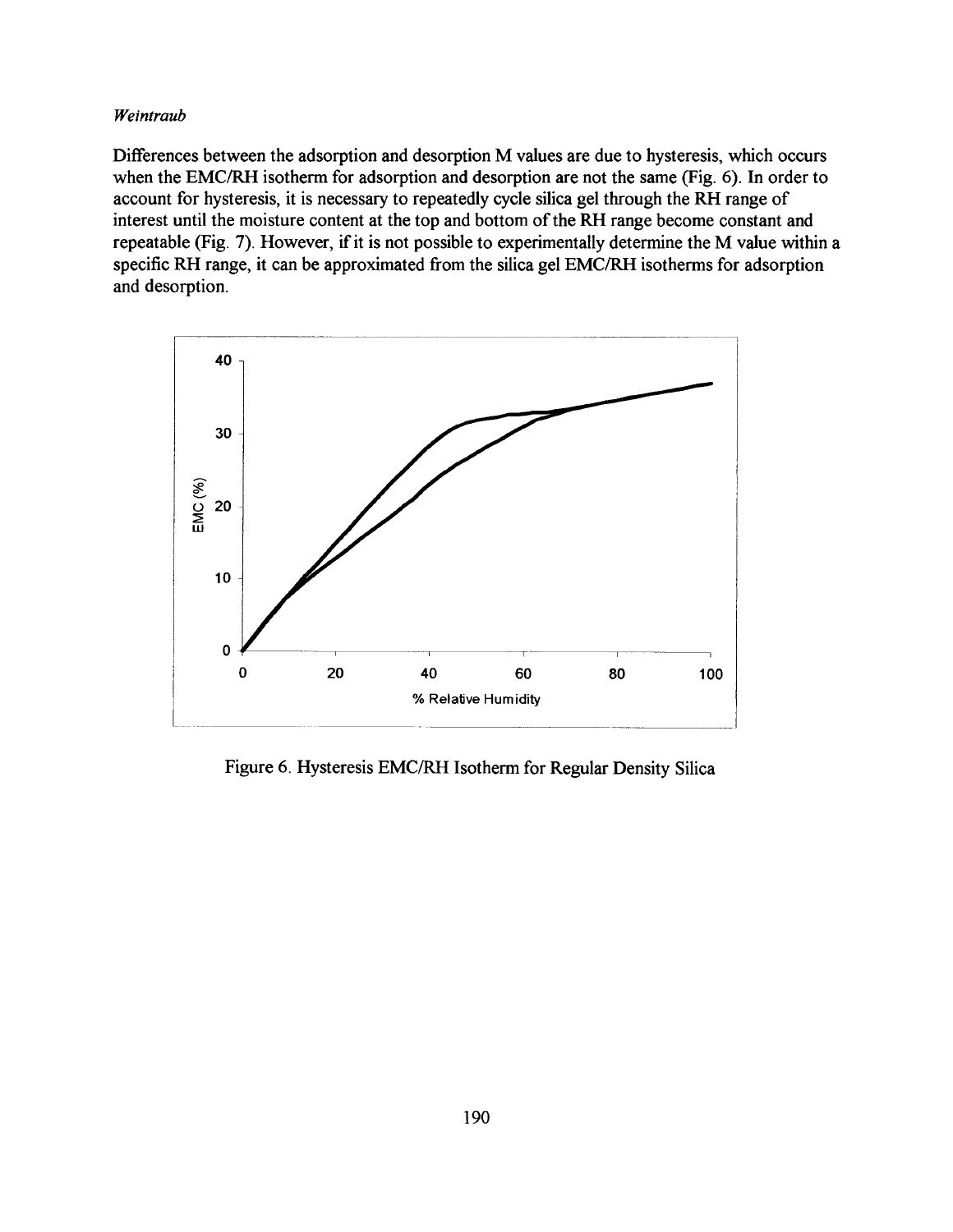

Figure 7. Hysteresis Cycle Between 40-55% RH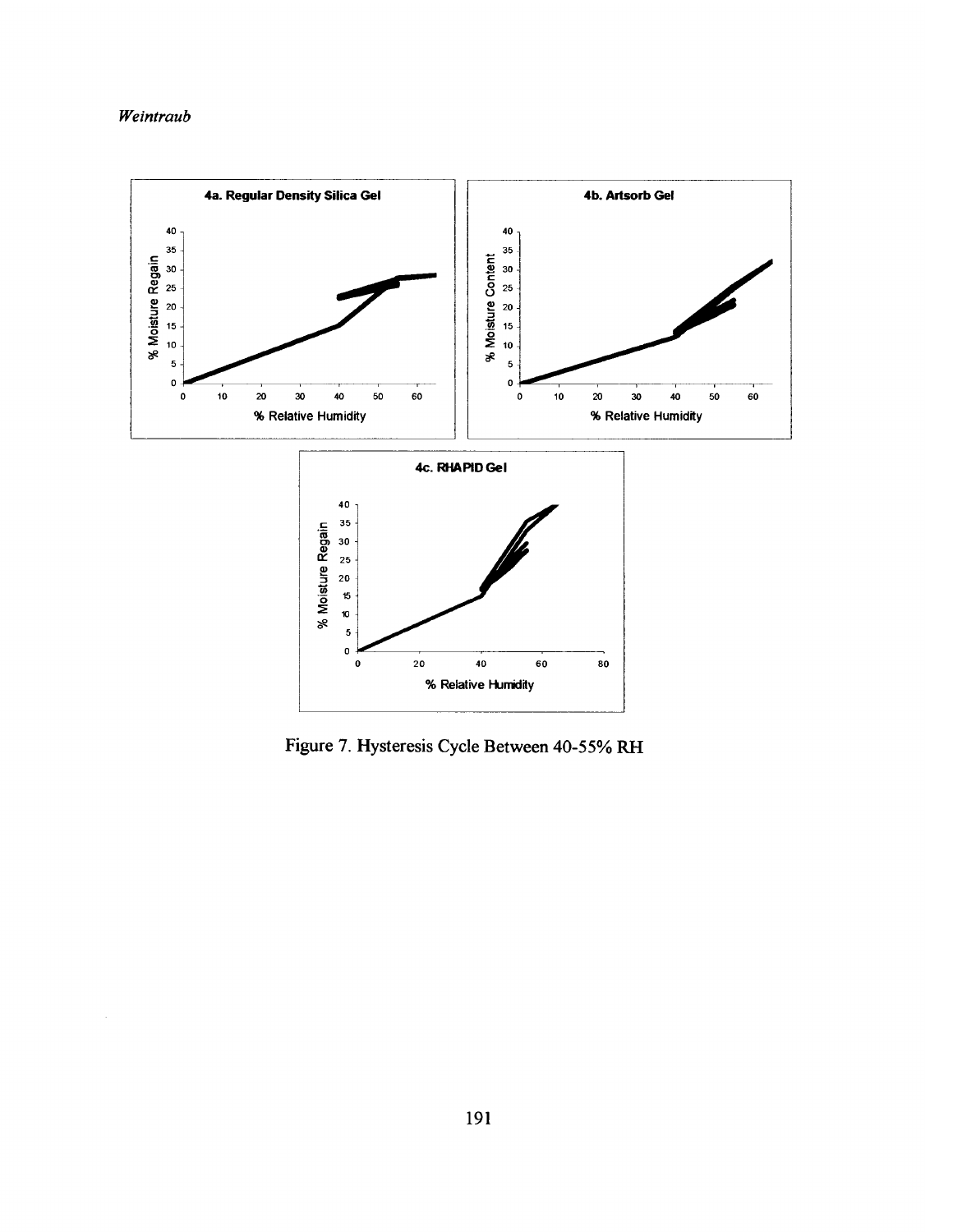For the RH range of use, the EMC for the highest RH value is taken from the adsorption curve and the EMC for the lowest RH value is taken from the desorption curve. The new hysteresiscorrected M value is referred to here as  $M_H$ (Fig. 8). This method of approximation works reasonably well over a large RH range (25% or greater) but decreases in accuracy as the RH range becomes smaller.



Figure 8. Hysteresis EMC/RH Isotherm for Regular Density Silica

The M<sub>H</sub> values for the three gels evaluated by Yu, utilizing this method of approximation between 30-60% RH yield the following results:

Derived approximation of M<sub>H</sub> between 30-60% RH

| $\bullet$ | RD gel    | $= 2.8$ |
|-----------|-----------|---------|
| $\bullet$ | Art-Sorb  | $= 3.7$ |
| $\bullet$ | Arten Gel | $= 5.7$ |

**M**h provides a more realistic picture of the true buffering capacity of different types of silica gels within a specified RH range of use (Weintraub 1981). According to the above numbers, RD gel is about 25% less efficient than Art-Sorb, and Arten Gel is about 50% more efficient than Art-Sorb.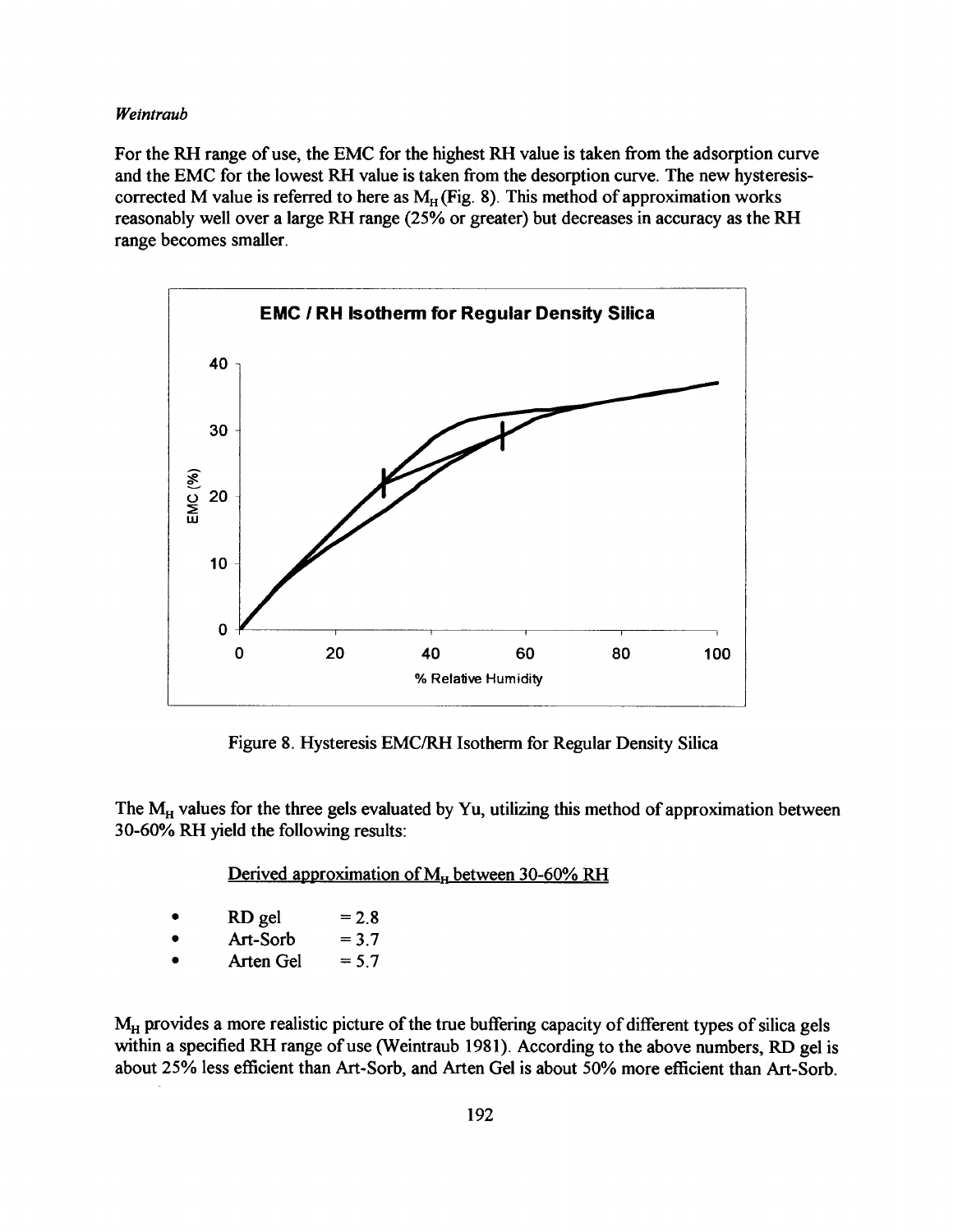# **3. Buffering Capacity Within the Actual RH Range of Use**

The most accurate method of determining the actual buffering capacity of a silica gel in a specific range of use is to test it after cycling the silica gel within the RH range of use, as described above. A very typical RH range of 40-55% or narrower is used by museums for organic materials. Therefore, Art Preservation Services performed tests on the three silica gel types in the study by Yu et **al.** within this narrower range. Tests were performed on Rhapid Gel, comparable in performance to Arten Gel at the low to mid RH range, but with improved capacity in the upper RH range (see Endnote 7). The three gels were cycled at least four times between 40% and 55% RH, until the values stabilized and remained constant in subsequent runs (Figs. 3, 7). Based on these experiments, the following  $M_H$  values were measured:

Experimentally determined  $M_H$  between 40-55% RH

- RD gel  $= 2.0$
- $\bullet$  Art-Sorb = 4.5
- Rhapid Gel  $= 8.7$

Based on their respective  $M_H$  values between 40-55% RH, a case would require 1.0 kilograms of Rhapid Gel, 1.9 kilograms of Art-Sorb or 4.3 kilograms of RD gel for comparable buffering performance.